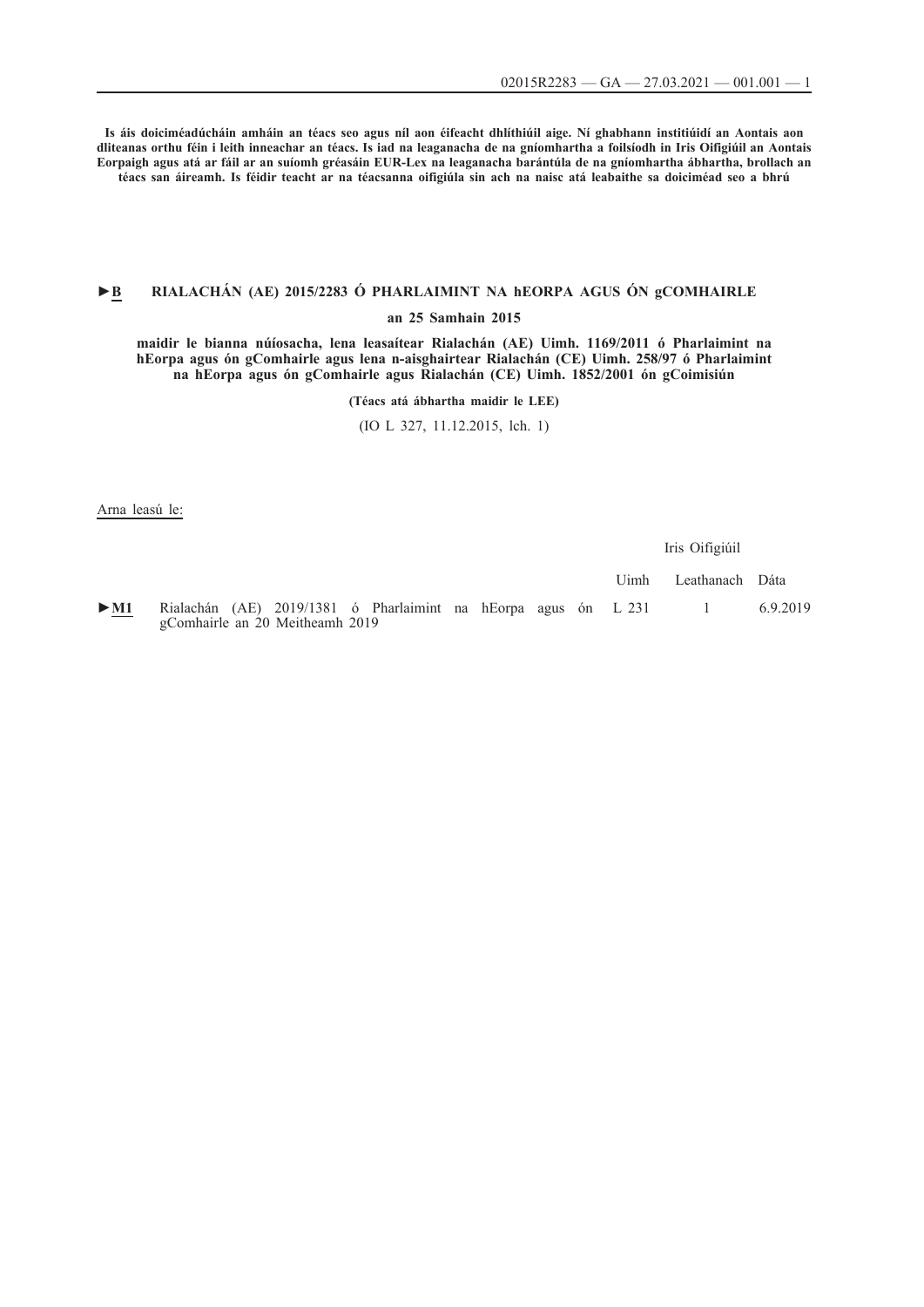### **RIALACHÁN (AE) 2015/2283 Ó PHARLAIMINT NA hEORPA AGUS ÓN gCOMHAIRLE**

### **an 25 Samhain 2015**

**maidir le bianna núíosacha, lena leasaítear Rialachán (AE) Uimh. 1169/2011 ó Pharlaimint na hEorpa agus ón gComhairle agus lena n-aisghairtear Rialachán (CE) Uimh. 258/97 ó Pharlaimint na hEorpa agus ón gComhairle agus Rialachán (CE) Uimh. 1852/2001 ón gCoimisiún**

**(Téacs atá ábhartha maidir le LEE)**

# CAIBIDIL I

# **ÁBHAR, RAON FEIDHME AGUS SAINMHÍNITHE**

#### *Airteagal 1*

### **Ábhar agus cuspóir**

1. Leis an Rialachán seo, leagtar síos rialacha maidir le bianna núíosacha a chur ar an margadh laistigh den Aontas.

2. Is é is cuspóir don Rialachán seo feidhmiú éifeachtach an mhargaidh inmheánaigh a áirithiú agus fós ardleibhéal cosanta do shláinte an duine agus do leasanna na dtomhaltóirí a sholáthar.

# *Airteagal 2*

### **Raon Feidhme**

1. Tá feidhm ag an Rialachán seo maidir le bianna núíosacha a chur ar an margadh laistigh den Aontas.

- 2. Níl feidhm ag an Rialachán seo maidir leis an méid seo a leanas:
- (a) bianna géinmhodhnaithe a thagann faoi raon feidhme Rialachán (CE) Uimh. 1829/2003;
- (b) bianna nuair a úsáidtear agus a mhéid a úsáidtear iad:
	- (i) mar einsímí bia a thagann faoi raon feidhme Rialachán (CE) Uimh. 1332/2008;
	- (ii) mar bhreiseáin bia a thagann faoi raon feidhme Rialachán (CE) Uimh. 1333/2008;
	- (iii) mar bhlastáin bia a thagann faoi raon feidhme Rialachán (CE) Uimh. 1334/2008;
	- (iv) mar thuaslagóirí eastóscúcháin a úsáidtear nó atá ceaptha lena n-úsáid i dtáirgeadh earraí bia nó comhábhar bia a thagann faoi raon feidhme Threoir 2009/32/CE;

#### *Airteagal 3*

#### **Sainmhínithe**

1. Chun críocha an Rialacháin seo, tá feidhm ag na sainmhínithe a leagtar síos in Airteagal 2 agus Airteagal 3 de Rialachán (CE) Uimh. 178/2002.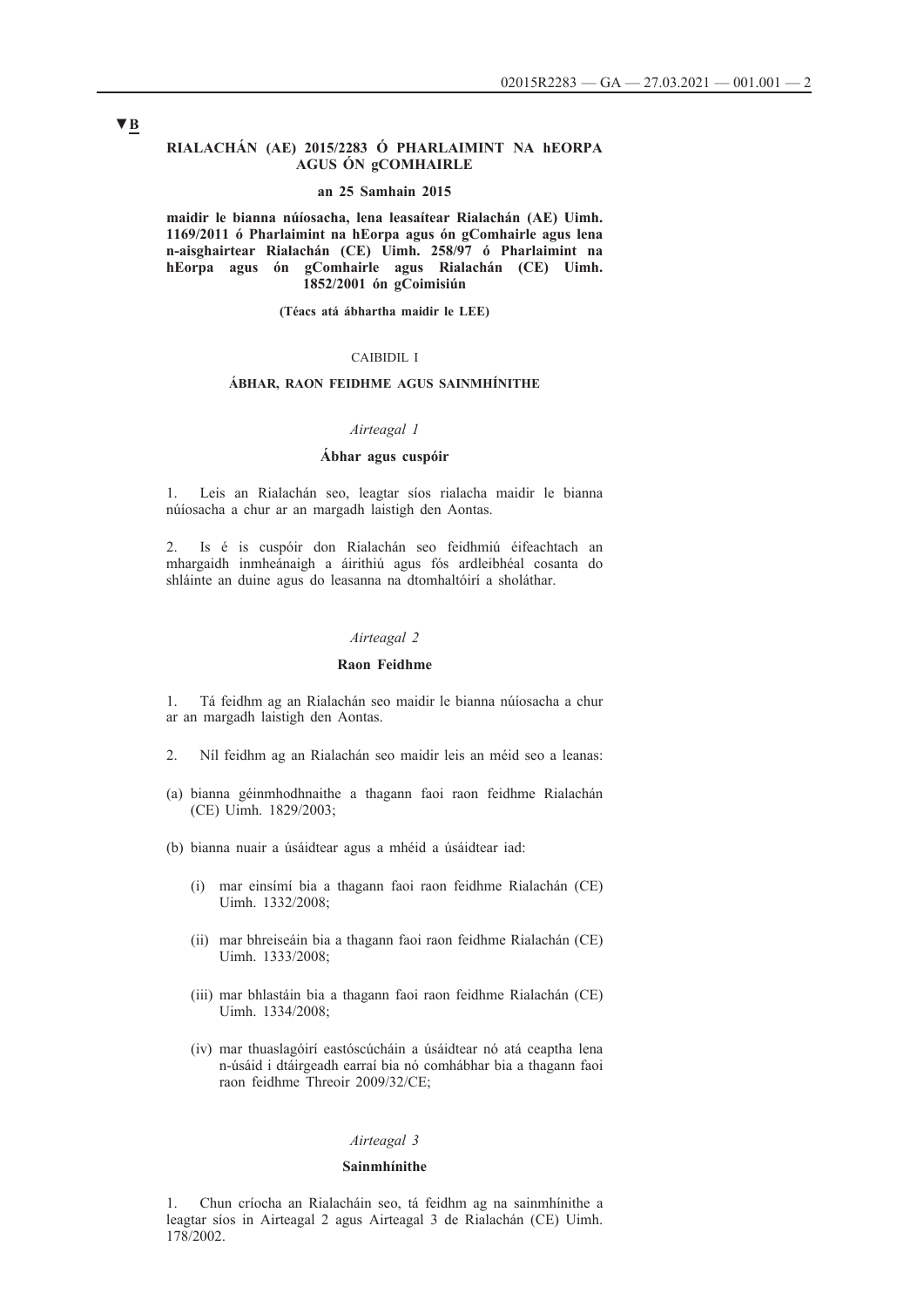- 2. Tá feidhm freisin ag na sainmhínithe seo a leanas:
- (a) ciallaíonn "bia núíosach" aon bhia nár úsáideadh lena chaitheamh ag an duine ar leibhéal suntasach laistigh den Aontas roimh an 15 Bealtaine 1997, beag beann ar dháta aontachais Ballstát leis an Aontas, agus a thagann faoi cheann amháin ar a laghad de na catagóirí seo a leanas:
	- (i) bia le struchtúr móilíneach nua nó struchtúr móilíneach a ndearnadh modhnú air d'aon ghnó, i gcás nár úsáideadh an struchtúr sin i mbia nó nár úsáideadh mar bhia é laistigh den Aontas roimh an 15 Bealtaine 1997;
	- (ii) bia atá déanta de mhiocrorgánaigh, d'fhungais nó algaí, nó atá ar leithlis ó mhiocrorgánaigh, ó fhungais nó algaí nó ar táirgeadh ó mhiocrorgánaigh, ó fhungais nó algaí é;
	- (iii) bia atá déanta d'ábhar de thionscnamh mianrach nó atá ar leithlis ó ábhar de thionscnamh mianrach nó ar táirgeadh ó ábhar de thionscnamh mianrach é;
	- (iv) bia atá déanta de phlandaí nó dá gcodanna, nó atá ar leithlis ó phlandaí nó óna gcodanna, nó ar táirgeadh ó phlandaí nó óna gcodanna é, ach amháin i gcás ina mbeidh stair úsáid shábháilte an bhia laistigh den Aontas ag an mbia agus go bhfuil sé déanta de phlanda nó cineál den speiceas céanna, nó go bhfuil sé ar leithlis ó phlanda nó cineál den speiceas céanna nó gur táirgeadh ó phlanda nó cineál den speiceas céanna, ar planda nó cineál den speiceas céanna é a fuarthas:
		- ó chleachtais iomadaithe traidisiúnta a úsáideadh do tháirgeadh bia laistigh den Aontas roimh an 15 Bealtaine 1997; nó
		- ó chleachtais iomadaithe neamhthraidisiúnta nár úsáideadh do tháirgeadh bia laistigh den Aontas roimh an 15 Bealtaine 1997, i gcás nach n-eascraíonn athruithe suntasacha i gcomhdhéanamh nó i struchtúr an bhia as na cleachtais sin a dhéanann difear do luach cothaitheach an bhia, dá mheitibileacht nó do chion na substaintí neamh-inmhianaithe atá ann;
	- (v) bia atá déanta d'ainmhithe nó dá gcodanna, nó atá ar leithlis ó ainmhithe nó óna gcodanna, nó ar táirgeadh ó ainmhithe nó óna gcodanna é, ach amháin i gcás ainmhithe a fuarthas ó chleachtais pórúcháin thraidisiúnta a úsáideadh do tháirgeadh bia laistigh den Aontas roimh an 15 Bealtaine 1997 agus i gcás go bhfuil stair úsáid shábháilte an bhia laistigh den Aontas ag an mbia ó na hainmhithe sin;
	- (vi) bia atá déanta de shaothrán cille nó saothrán fíocháin a dhíorthaítear ó ainmhithe, ó phlandaí, ó mhiocrorgánaigh, ó fhungais nó algaí, nó atá ar leithlis ó shaothrán cille nó saothrán fiacháin a dhíorthaítear ó ainmhithe, ó phlandaí, ó mhiocrorgánaigh, ó fhungais nó algaí, nó ar táirgeadh é ó shaothrán cille nó saothrán fíocháin a dhíorthaítear ó ainmhithe, ó phlandaí, ó mhiocrorgánaigh, ó fhungais nó algaí;
	- (vii) bia a thagann as próiseas nua táirgthe nár úsáideadh do tháirgeadh bia laistigh den Aontas roimh an 15 Bealtaine 1997 agus a n-eascraíonn athruithe suntasacha i gcomhdhéanamh nó i struchtúr bia as, ar próiseas é a dhéanann difear do luach cothaitheach an bhia, dá mheitibileacht nó do chion na substaintí neamh–inmhianaithe atá ann;
	- (viii) bia atá déanta as nana-ábhair a ndearnadh innealtóireacht orthu faoi mar a shainmhínítear i bpointe (f) den mhír seo;
	- (ix) vitimíní, mianraí nó substaintí eile a úsáidtear i gcomhréir le Treoir 2002/46/CE, Rialachán (CE) Uimh. 1925/2006 nó Rialachán (AE) Uimh. 609/2013, sna cásanna seo a leanas:
		- úsáideadh próiseas táirgthe nár úsáideadh do tháirgeadh bia laistigh den Aontas roimh an 15 Bealtaine 1997 amhail dá dtagraítear i bpointe (a)(vii) den mhír seo; nó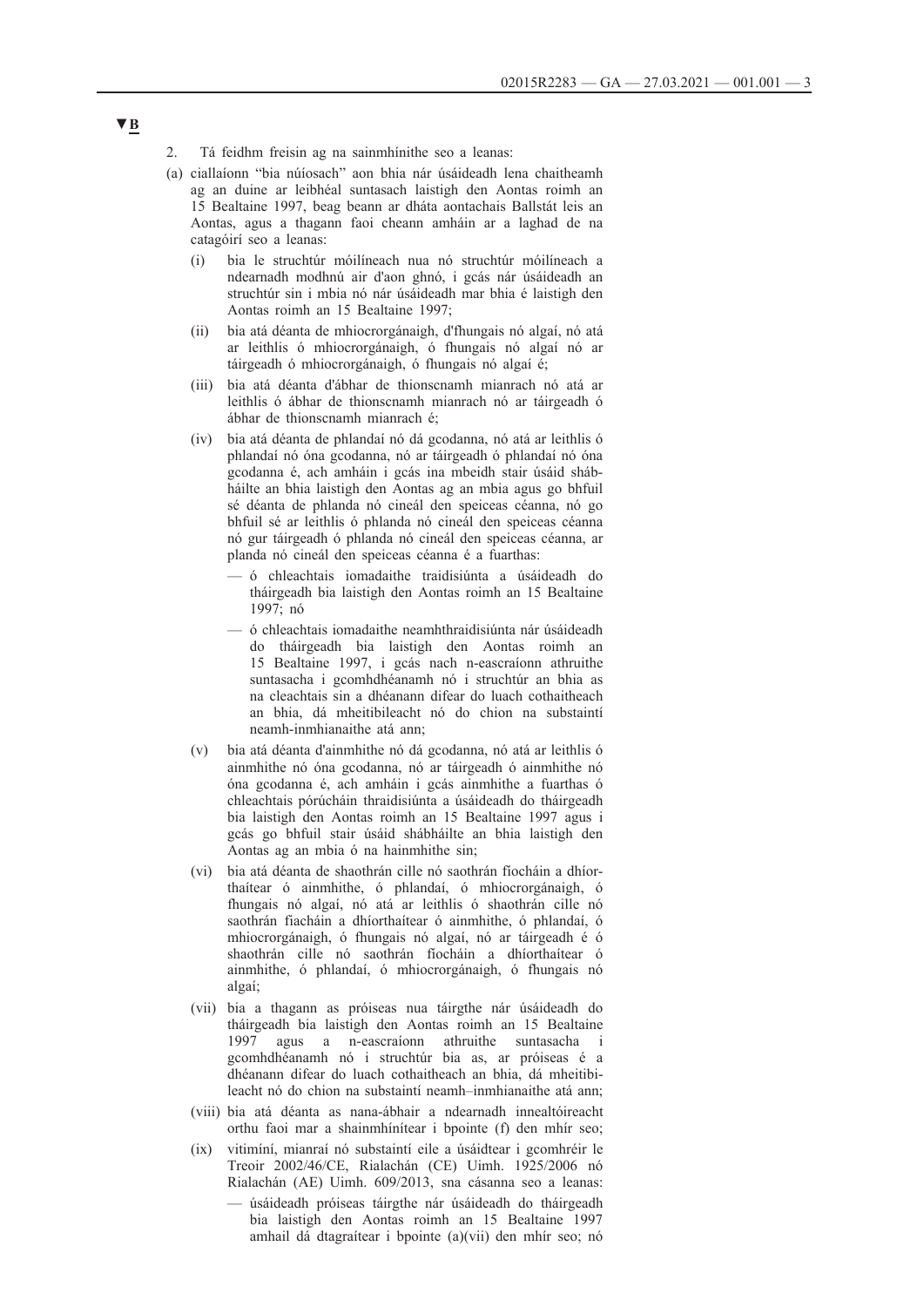- is nana-ábhair a ndearnadh innealtóireacht orthu na substaintí sin nó tá siad déanta as "nana-ábhair a ndearnadh innealtóireacht orthu" faoi mar a shainmhínítear i bpointe (f) den mhír seo;
- (x) bia a úsáideadh go heisiach i bhforbhianna laistigh den Aontas roimh an 15 Bealtaine 1997, i gcás ina bhfuil sé ceaptha lena úsáid i mbianna seachas na forbhianna faoi mar a shainmhínítear i bpointe (a) d'Airteagal 2 de Threoir 2002/46/CE;
- (b) ciallaíonn "stair úsáid shábháilte an bhia i dtríú tír" gur dearbhaíodh sábháilteacht an bhia sin le sonraí a chomhdhéanta agus le taithí a fuarthas óna úsáid leanúnach, ar feadh 25 bliana ar a laghad, mar chuid de ghnáthréim bia líon suntasach daoine i dtríú tír amháin ar a laghad, roimh an bhfógra dá dtagraítear in Airteagal 14;
- (c) ciallaíonn "bia traidisiúnta ó thríú tír" bia núíosach, faoi mar a shainmhínítear i bpointe (a) den mhír seo seachas bia núíosach amhail dá dtagraítear i bpointe (a) (i), (iii), (vii), (viii), (ix) agus (x) de, a dhíorthaítear ó tháirgeadh príomhúil faoi mar a shainmhínítear i bpointe 17 d'Airteagal 3 de Rialachán (CE) Uimh. 178/2002, a bhfuil stair úsáid shábháilte an bhia i dtríú tír aige;
- (d) ciallaíonn "an t-iarratasóir" an Ballstát, an tríú tír nó an páirtí leasmhar, a fhéadfaidh ionadaíocht a dhéanamh thar ceann roinnt páirtithe leasmhara, agus a chuir iarratas i gcomhréir le hAirteagal 10 nó Airteagal 16 nó fógra i gcomhréir le hAirteagal 14 faoi bhráid an Choimisiúin;
- (e) ciallaíonn "bailí" i ndáil le hiarratas nó le fógra iarratas nó fógra a thagann faoi raon feidhme an Rialacháin seo agus ina bhfuil an fhaisnéis atá ag teastáil do mheasúnú riosca agus do nós imeachta um údarú;
- (f) ciallaíonn "nana–ábhar a ndearnadh innealtóireacht air" aon ábhar a tháirgtear d'aon ghnó ag a bhfuil toise amháin nó níos mó de 100 nm nó níos lú, nó ar ábhar é atá comhdhéanta de chodanna feidhmiúla scoite, bíodh siad sa mhianach ann nó ar an dromchla, ar codanna go leor acu ag a bhfuil toise amháin nó níos mó de 100nm nó níos lú, lena n–áirítear struchtúir, ceirtleáin nó tathaguithe, a bhféadfaidh méid níos mó de 100 nm a bheith acu ach a bhfuil airíonna fós acu ar saintréithe den nanascála iad.

Ar na hairíonna ar saintréithe den nanascála iad, áirítear na nithe seo a leanas:

- (i) na hairíonna sin a bhaineann le hachar dromchla sonrach mór na n-ábhar sin; agus/nó
- (ii) airíonna fisiceimiceacha sonracha atá éagsúil ó airíonna neamhnanafhoirmeacha an ábhair chéanna.

#### *Airteagal 4*

# **Nós imeachta chun stádas bia núíosaigh a chinneadh**

1. Fíoróidh oibreoirí gnó bia cibé acu a thagann nó nach dtagann an bia a bheartaíonn siad a chur ar an margadh faoi raon feidhme an Rialacháin seo.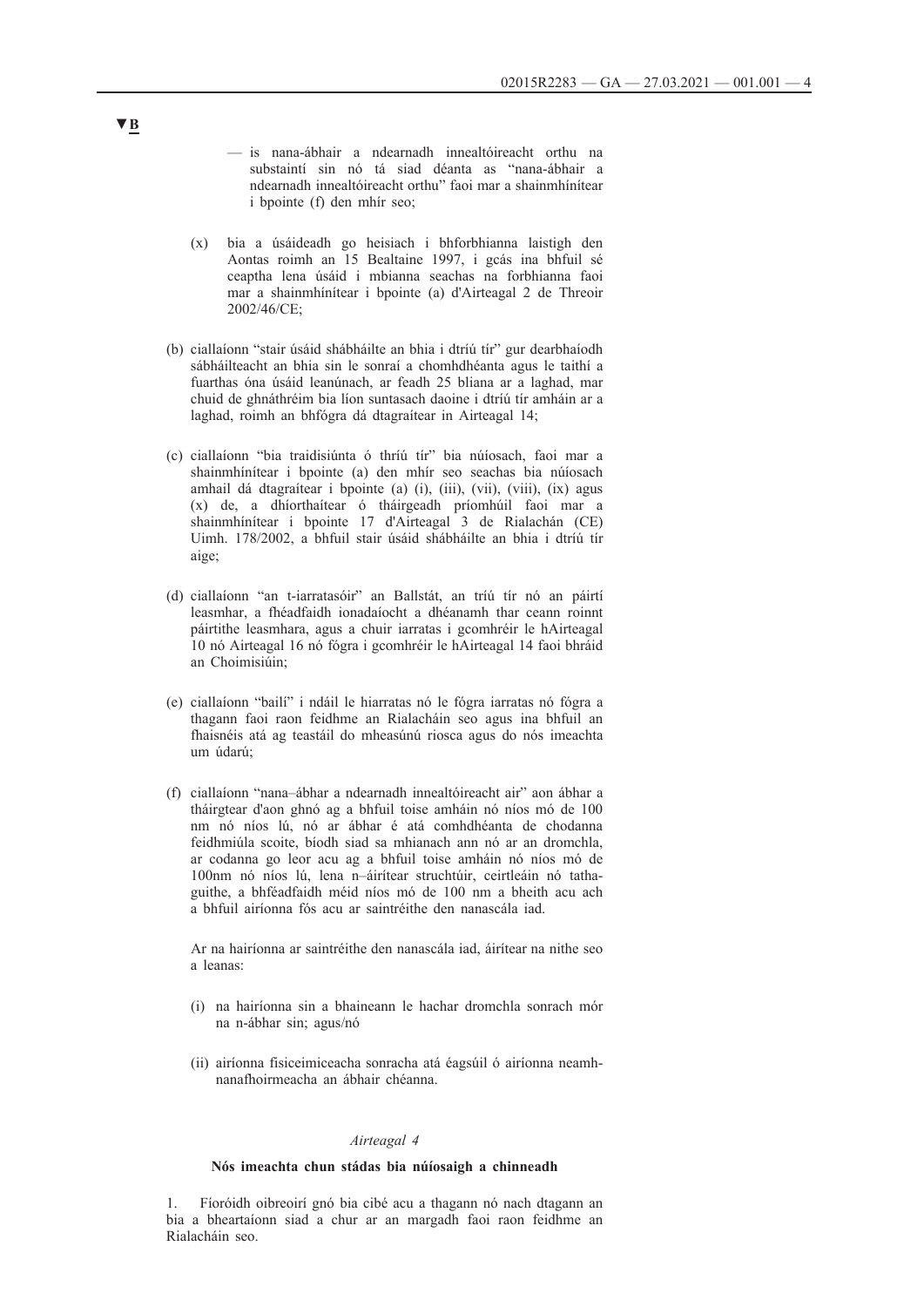2. I gcás nach bhfuil oibreoirí gnó bia cinnte faoi cibé acu a thagann nó nach dtagann an bia a bheartaíonn siad a chur ar an margadh faoi raon feidhme an Rialacháin seo, rachaidh siad i gcomhairle leis an mBallstát ina bhfuil sé beartaithe acu an bia núíosach a chur ar dtús. Déanfaidh na hoibreoirí gnó bia an fhaisnéis is gá a sholáthar don Bhallstát chun go mbeidh an Ballstát sin in ann a chinneadh cibé acu a thagann nó nach dtagann bia faoi raon feidhme an Rialacháin seo.

3. Chun go bhféadfar a chinneadh cibé acu a thagann nó nach dtagann bia faoi raon feidhme an Rialacháin seo, féadfaidh Ballstáit dul i gcomhairle leis na Ballstáit eile agus leis an gCoimisiún.

4. Sonróidh an Coimisiún, trí bhíthin gníomhartha cur chun feidhme, céimeanna nós imeachta an phróisis comhairliúcháin dá bhforáiltear i mír 2 agus mír 3 den Airteagal seo, lena n-áirítear na spriocdhátaí agus an modh chun an stádas a chur ar fáil go poiblí. Déanfar na gníomhartha cur chun feidhme sin a ghlacadh i gcomhréir leis an nós imeachta scrúdúcháin dá dtagraítear in Airteagal 30(3).

## *Airteagal 5*

# **Cumhacht cur chun feidhme maidir le sainmhíniú ar bhia núíosach**

Féadfaidh an Coimisiún a chinneadh, ar a thionscnamh féin nó arna iarraidh sin do Bhallstát, trí bhíthin gníomhartha cur chun feidhme, cibé acu a thagann nó nach dtagann bia áirithe faoin sainmhíniú ar bhia núíosach, faoi mar a leagtar síos i bpointe (a) d'Airteagal 3(2). Déanfar na gníomhartha cur chun feidhme sin a ghlacadh i gcomhréir leis an nós imeachta scrúdúcháin dá dtagraítear in Airteagal 30(3).

## CAIBIDIL II

# **CEANGLAIS MAIDIR LE BIANNA NÚÍOSACHA A CHUR AR AN MARGADH LAISTIGH DEN AONTAS**

### *Airteagal 6*

### **Liosta an Aontais de bhianna núíosacha atá údaraithe**

1. Bunóidh agus nuashonróidh an Coimisiún liosta Aontais de bhianna núíosacha a údaraítear a chur ar an margadh laistigh den Aontas i gcomhréir le hAirteagal 7, le hAirteagal 8 agus le hAirteagal 9 ("liosta an Aontais").

2. Ní fhéadfar ach bianna núíosacha atá údaraithe agus atá curtha ar liosta an Aontais a chur ar an margadh laistigh den Aontas amhlaidh nó a úsáid i mbianna nó ar bhianna, i gcomhréir leis na coinníollacha úsáide agus leis na ceanglais lipéadaithe atá sonraithe ann.

### *Airteagal 7*

### **Coinníollacha ginearálta maidir le bianna núíosacha a chur ar liosta an Aontais**

Ní dhéanfaidh an Coimisiún bia núíosach a údarú agus a chur ar liosta an Aontais ach amháin má chomhlíonann sé na coinníollacha seo a leanas:

- (a) ar bhonn na fianaise eolaíche atá ar fáil, nach gcothaíonn an bia riosca do shláinte an duine;
- (b) nach gcuirfidh an úsáid atá ceaptha don bhia an tomhaltóir ar míthreoir, go háirithe i gcás ina bhfuil sé beartaithe é a chur in ionad bia eile agus ina bhfuil athrú suntasach sa luach cothaitheach;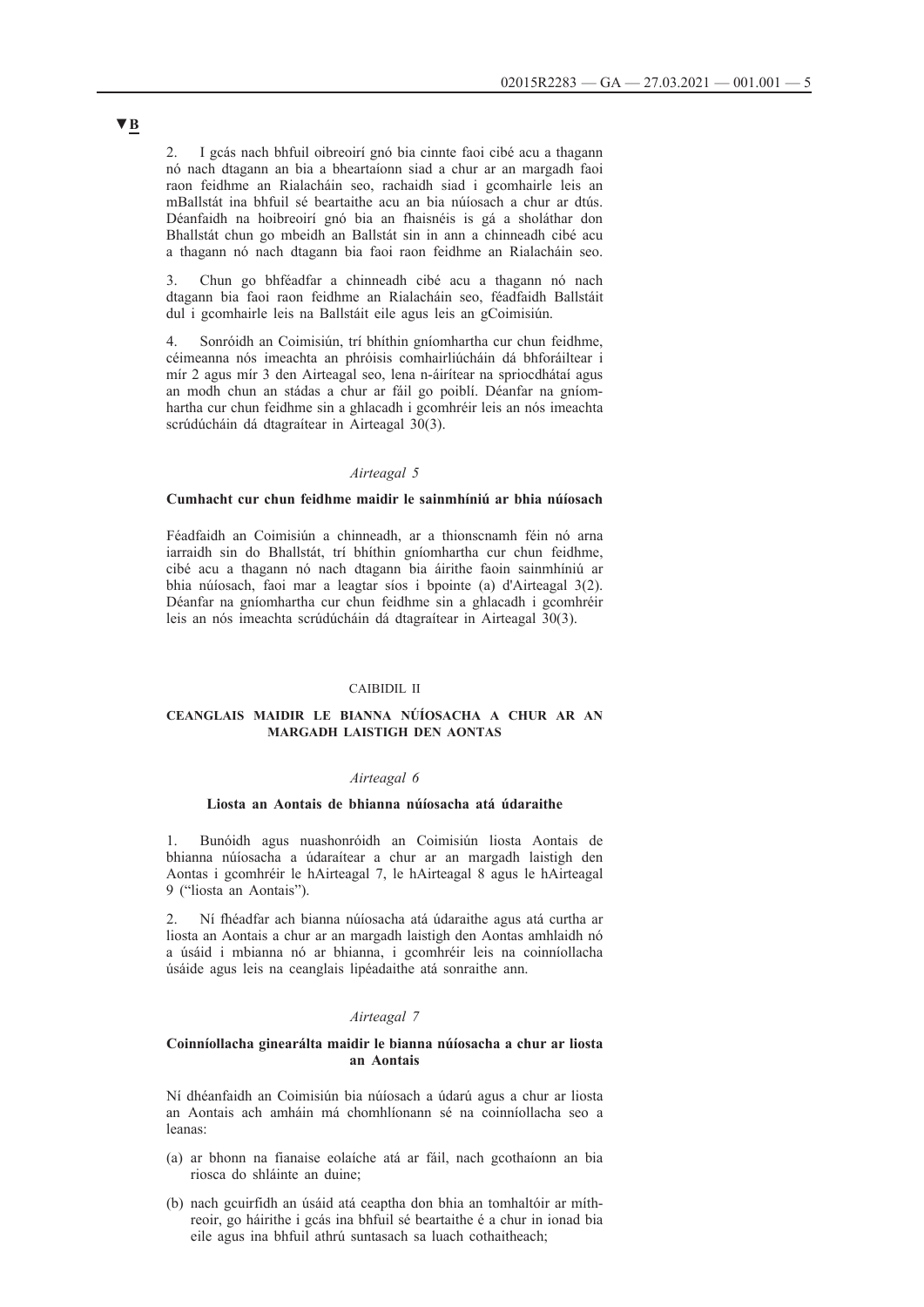(c) má bheartaítear an bia a chur in ionad bia eile, nach bhfuil an oiread sin de dhifríocht idir é agus an bia sin agus go mbeadh a ghnáththomhaltas chun aimhleasa an tomhaltóra ó thaobh cothaitheachta de.

# *Airteagal 8*

### **Céadbhunú liosta an Aontais**

Faoin 1 Eanáir 2018, bunóidh an Coimisiún, trí bhíthin gníomh cur chun feidhme, liosta an Aontais trí na bianna núíosacha a údaraíodh nó ar tugadh fógra fúthu faoi Airteagal 4, faoi Airteagal 5 nó faoi Airteagal 7 de Rialachán (CE) Uimh. 258/97 a áireamh ann, lena náirítear aon choinníollacha údarúcháin atá ann cheana.

Glacfar an gníomh cur chun feidhme sin i gcomhréir leis an nós imeachta comhairliúcháin dá dtagraítear in Airteagal 30(2).

# *Airteagal 9*

### **Inneachar agus nuashonrú liosta an Aontais**

1. Údaróidh an Coimisiún bia núíosach agus nuashonróidh sé liosta an Aontais i gcomhréir leis na rialacha a leagtar síos:

(a) in Airteagal 10, Airteagal 11 agus Airteagal 12 agus, i gcás inarb iomchuí, Airteagal 27, nó

(b) in Airteagail 14 go 19.

2. Agus bia núíosach á údarú agus liosta an Aontais dá bhforáiltear i mír 1 á nuashonrú, déanfar ceann amháin díobh seo a leanas:

- (a) bia núíosach a chur ar liosta an Aontais;
- (b) bia núíosach a bhaint de liosta an Aontais;
- (c) sonraíochtaí, coinníollacha úsáide, nó ceanglais lipéadaithe shonracha bhreise nó ceanglais faireacháin iarmhargaidh a bhaineann le bia núíosach a chur ar liosta an Aontais a chur ar an liosta féin, nó iad a bhaint de liosta an Aontais nó iad a athrú.

3. San iontráil do bhia núíosach ar liosta an Aontais dá bhforáiltear i mír 2 áireofar sonraíocht an bhia núíosaigh agus, i gcás inarb iomchuí:

- (a) na coinníollacha faoina bhféadfar an bia núíosach a úsáid, lena náirítear, go háirithe, aon cheanglas is gá d'fhonn a sheachaint, gur ann do dhrochthorthaí a d'fhéadfadh a bheith ar ghrúpaí áirithe den phobal, do shárú ar uasleibhéil iontógála agus do rioscaí i gcás tomhailt iomarcach.
- (b) ceanglais lipéadaithe shonracha bhreise chun an tomhaltóir deiridh a chur ar an eolas faoi aon tréith shonrach nó aon airí bia, amhail comhdhéanamh, luach cothaitheach nó éifeachtaí cothaitheacha agus an úsáid atá ceaptha don bhia, rud a fhágann nach ionann is gnáthbhia a thuilleadh bia núíosach nó faoi impleachtaí do shláinte grúpaí sonracha den phobal;
- (c) ceanglais faireacháin iarmhargaidh i gcomhréir le hAirteagal 24.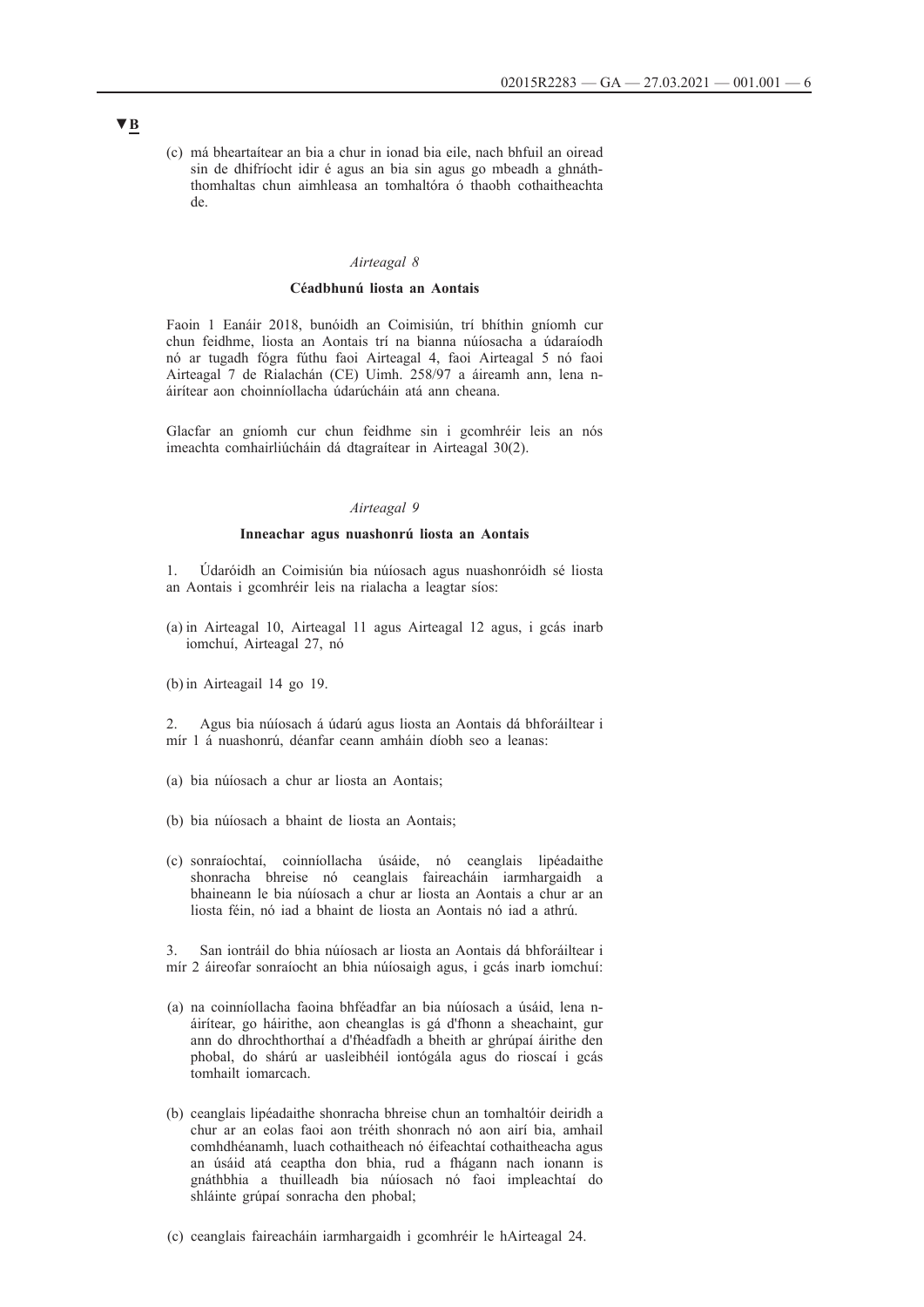### CAIBIDIL III

# **NÓSANNA IMEACHTA UM ÚDARÚ DO BHIA NÚÍOSACH.**

### *ROINN I*

# *Rialacha ginearálta*

## *Airteagal 10*

## **An nós imeachta lena n-údaraítear bia núíosach a chur ar an margadh laistigh den Aontas agus lena nuashonraítear liosta an Aontais**

**▼M1**

1. Is ar thionscnamh an Choimisiúin nó tar éis iarratas chuig an gCoimisiún ó iarratasóir a thosóidh an nós imeachta lena n-údaraítear bia núíosach a chur ar an margadh laistigh den Aontas agus lena nuashonraítear liosta an Aontais dá bhforáiltear in Airteagal 9 den Rialachán seo, i gcomhréir le formáidí caighdeánacha sonraí, i gcás inarb ann dóibh de bhun Airteagal 39f de Rialachán (CE) Uimh. 178/2002. Déanfaidh an Coimisiún an t-iarratas a chur ar fáil do na Ballstáit gan mhoill. Déanfaidh an Coimisiún achoimre den iarratas, bunaithe ar an bhfaisnéis dá dtagraítear i bpointe (a), i bpointe (b) agus i bpointe (e) de mhír 2 den Airteagal seo, a chur ar fáil go poiblí.

# **▼B**

- 2. Beidh ar áireamh san iarratas ar údarú:
- (a) ainm agus seoladh an iarratasóra;
- (b) ainm an bhia núíosaigh agus an tuairisc air;
- (c) tuairisc ar an bpróiseas táirgthe nó ar na próisis tháirgthe;
- (d) comhdhéanamh mionsonraithe an bhia núíosaigh;
- (e) fianaise eolaíoch a léiríonn nach gcothaíonn an bia núíosach riosca sábháilteachta do shláinte an duine;
- (f) i gcás inarb iomchuí, an modh anailíse nó na modhanna anailíse;
- (g) moladh maidir leis na coinníollacha úsáide beartaithe agus maidir le ceanglais lipéadaithe shonracha nach gcuirfidh an tomhaltóir ar míthreoir nó bonn cirt infhíoraithe don chúis nach bhfuil gá leis na heilimintí sin.

# **▼M1**

3. I gcás ina n-iarrfaidh an Coimisiún tuairim ón Údarás Eorpach um Shábháilteacht Bia ("an tÚdarás"), déanfaidh an tÚdarás an t-iarratas a phoibliú i gcomhréir le hAirteagal 23 agus tabharfaidh sé a thuairim faoi cibé acu a dhéanfar nó nach ndéanfar difear do shláinte an duine de dhroim an nuashonraithe.

### **▼B**

4. Nuair a chuirtear modhanna tástála i bhfeidhm ar nana-ábhair a bhfuil innealtóireacht déanta orthu amhail dá dtagraítear dóibh i bpointe (a)(viii) agus i bpointe (a) (ix) d'Airteagal 3(2), tabharfaidh na hiarratasóirí míniú ar an iomchuibheas eolaíoch a luann siad leis na nanaábhair agus, i gcás inarb iomchuí, ar na hoiriúnuithe nó na coigeartuithe teicniúla a bheidh déanta chun aird a thabhairt ar shaintréithe sainiúla na n-ábhar sin.

5. Maidir leis an nós imeachta lena n-údaraítear bia núíosach a chur ar an margadh laistigh den Aontas agus lena nuashonraítear liosta an Aontais amhail dá bhforáiltear in Airteagal 9, is glacadh gnímh cur chun feidhme i gcomhréir le hAirteagal 12 a bheidh mar dheireadh air.

6. De mhaolú ar mhír 5, féadfaidh an Coimisiún an nós imeachta a fhoirceannadh agus cinneadh a dhéanamh gan dul ar aghaidh le nuashonrú, aon tráth, má mheasann sé nach bhfuil bonn cirt leis an nuashonrú sin.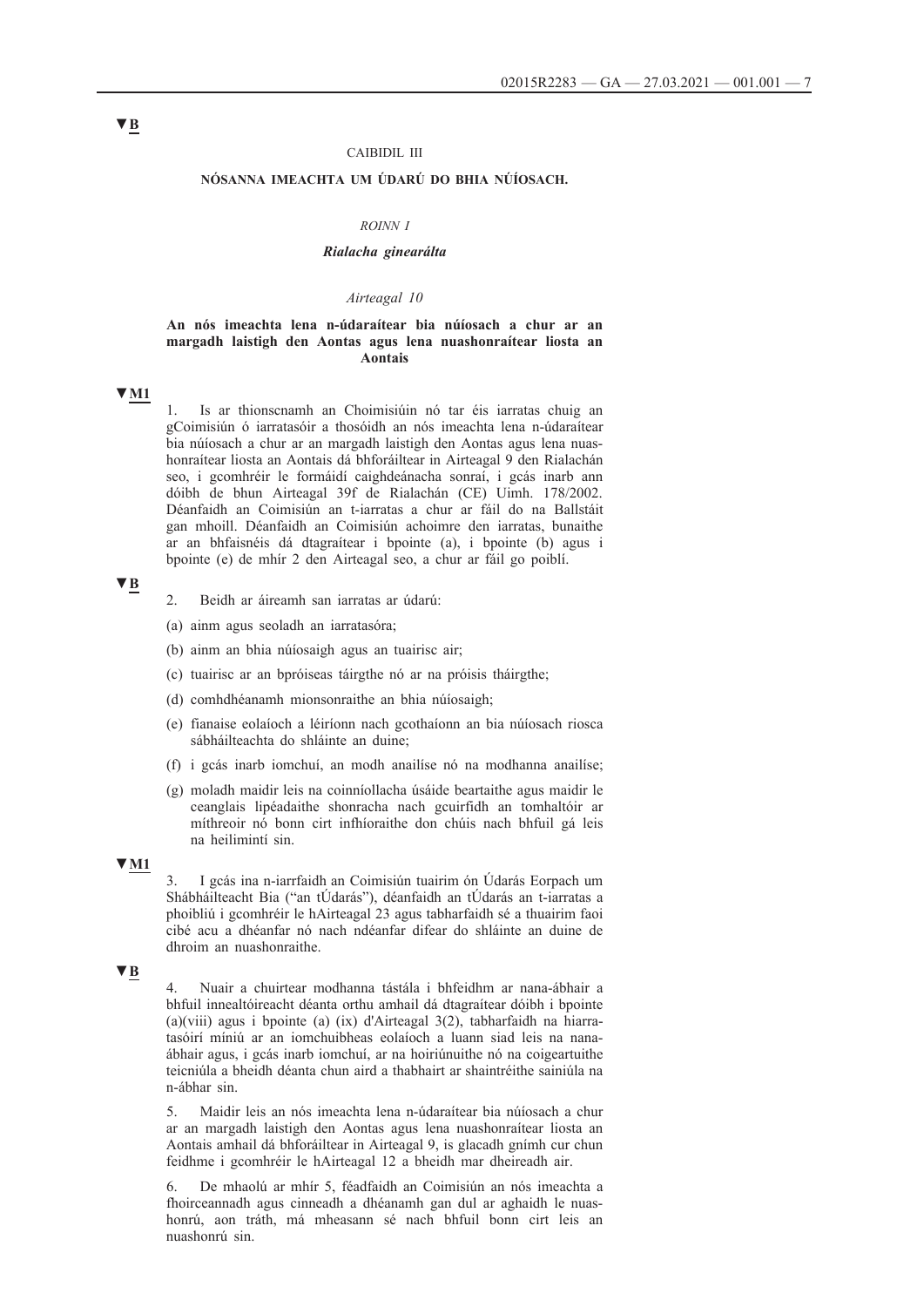I gcásanna den sórt sin, i gcás inarb infheidhme, cuirfidh an Coimisiún tuairimí na mBallstát, tuairim an Údaráis agus aon chúinsí dlisteanacha eile is ábhartha maidir leis an nuashonrú atá á bhreithniú san áireamh.

Cuirfidh an Coimisiún an t-iarratasóir agus na Ballstáit uile ar an eolas go díreach faoi na cúiseanna a measann sé nach bhfuil bonn cirt leis an nuashonrú. Déanfaidh an Coimisiún an liosta de na hiarratais sin a chur ar fáil go poiblí.

7. Féadfaidh an t-iarratasóir a iarratas a tharraingt siar tráth ar bith, agus leis sin foirceannfar an nós imeachta.

## *Airteagal 11*

# **Tuairim an Údaráis**

1. I gcás ina n-iarrfaidh an Coimisiún tuairim ar an Údarás, cuirfidh sé an t-iarratas bailí ar aghaidh chuig an Údarás gan mhoill, agus tráth nach déanaí ná aon mhí amháin i ndiaidh dó an bhailíocht a fhíorú. Glacfaidh an tÚdarás a thuairim laistigh de naoi mí ón dáta a fhaightear iarratas bailí.

2. Agus sábháilteacht bianna núíosacha á meas aige, déanfaidh an tÚdarás, i gcás inarb iomchuí, an méid seo a leanas a bhreithniú:

- (a) an bhfuil an bia núíosach lena mbaineann chomh sábháilte le bia ó chatagóir bia inchomórtais arna chur ar an margadh cheana laistigh den Aontas;
- (b) an gcothaíonn comhdhéanamh an bhia núíosaigh agus coinníollacha a úsáide riosca sábháilteachta do shláinte an duine san Aontas;
- (c) i gcás bia núíosach a bheartaítear a chur in ionad bia eile, an bia núíosach é nach bhfuil an oiread sin de dhifríocht idir é agus an bia sin agus go mbeadh a ghnáth-thomhaltas chun aimhleasa an tomhaltóra ó thaobh cothaitheachta de.

3. Cuirfidh an tÚdarás a thuairim ar aghaidh chuig an gCoimisiún, chuig na Ballstáit agus, i gcás inarb infheidhme, chuig an iarratasóir.

4. I gcásanna a bhfuil bonn cirt cuí leo agus ina n-iarrfaidh an tÚdarás faisnéis bhreise ón iarratasóir, féadfar an tréimhse naoi mí dá bhforáiltear i mír 1 a fhadú.

Tar éis dul i gcomhairle leis an iarratasóir, sonróidh an tÚdarás tréimhse ina bhfuil an fhaisnéis bhreise sin le soláthar agus cuirfidh sé an Coimisiún ar an eolas maidir leis an méid sin.

Mura ndéanfaidh an Coimisiún agóid i gcoinne an fhadaithe laistigh d'ocht lá oibre tar éis don Údarás é a chur ar an eolas, déanfar an tréimhse naoi mí dá bhforáiltear i mír 1 a fhadú go huathoibríoch leis an tréimhse bhreise sin. Cuirfidh an Coimisiún na Ballstáit ar an eolas maidir leis an bhfadú sin.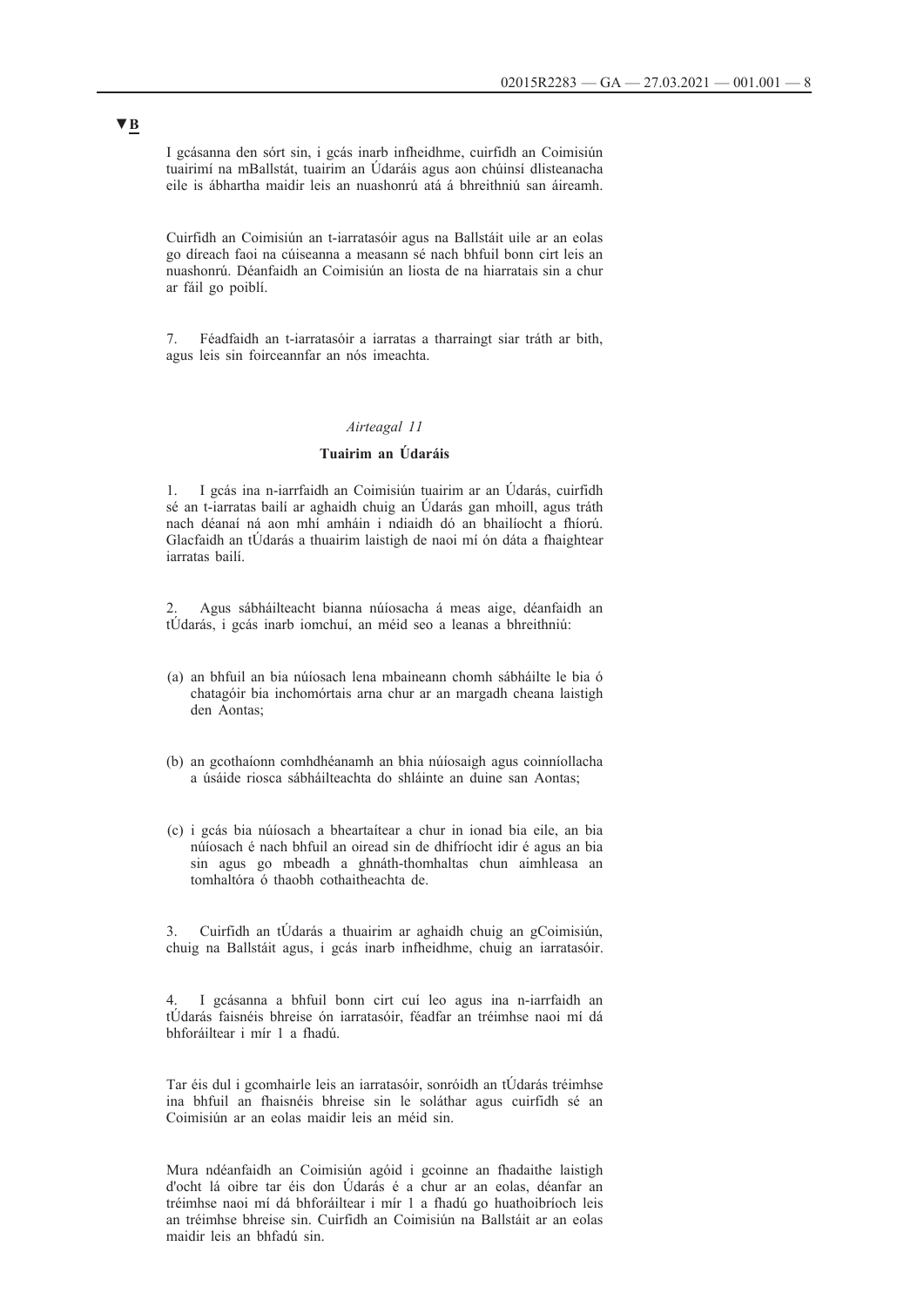5. I gcás nach ndéanfar an fhaisnéis bhreise dá dtagraítear i mír 4 a sholáthar don Údarás laistigh den tréimhse bhreise dá dtagraítear sa mhír sin, déanfaidh an tÚdarás a thuairim a tharraingt suas ar bhonn na faisnéise atá ar fáil aige.

6. I gcás ina gcuirfidh iarratasóir faisnéis bhreise isteach ar a thionscnamh féin, seolfaidh sé an fhaisnéis sin chuig an Údarás.

I gcásanna den sórt sin, tabharfaidh an tÚdarás a thuairim laistigh den tréimhse naoi mí dá bhforáiltear i mír 1.

7. Cuirfidh an tÚdarás an fhaisnéis bhreise arna soláthar i gcomhréir le mír 4 agus mír 6 ar fáil don Choimisiún agus do na Ballstáit.

# *Airteagal 12*

# **Bia núíosach a údarú agus nuashonruithe ar liosta an Aontais**

1. Laistigh de sheacht mí ó dháta foilsithe thuairim an Údaráis, cuirfidh an Coimisiún faoi bhráid an choiste dá dtagraítear in Airteagal 30(1) dréachtghníomh cur chun feidhme lena n-údarófar bia núíosach a chur ar an margadh laistigh den Aontas agus lena nuashonrófar liosta an Aontais, agus an méid seo a leanas á chur san áireamh:

- (a) na coinníollacha dá bhforáiltear i bpointe (a) agus i bpointe (b) d'Airteagal 7, agus, i gcás inarb infheidhme, i bpointe (c) den Airteagal sin;
- (b) aon fhoráil ábhartha de dhlí an Aontais, lena n-áirítear prionsabal an réamhchúraim amhail dá dtagraítear dó in Airteagal 7 de Rialachán (CE) Uimh. 178/2002;
- (c) tuairim an Údaráis;
- (d) aon tosca dlisteanacha eile atá ábhartha maidir leis an iarratas atá á bhreithniú.

Déanfar an gníomh cur chun feidhme sin a ghlacadh i gcomhréir leis an nós imeachta scrúdúcháin dá dtagraítear in Airteagal 30(3).

2. I gcás nár iarr an Coimisiún tuairim ar an Údarás i gcomhréir le hAirteagal 10(3), tosóidh an tréimhse seacht mí dá bhforáiltear i mír 1 den Airteagal seo ón dáta a mbeidh iarratas bailí faighte ag an gCoimisiún i gcomhréir le hAirteagal 10(1).

### *Airteagal 13*

# **Gníomhartha cur chun feidhme lena leagtar síos ceanglais riaracháin agus eolaíochta le haghaidh iarratas**

Faoin 1 Eanáir 2018, glacfaidh an Coimisiún gníomhartha cur chun feidhme maidir leis an méid seo a leanas:

- (a) inneachar, dréachtú agus tíolacadh an iarratais dá dtagraítear in Airteagal 10(1);
- (b) na socruithe maidir le bailíocht na n-iarratas sin a fhíorú gan mhoill;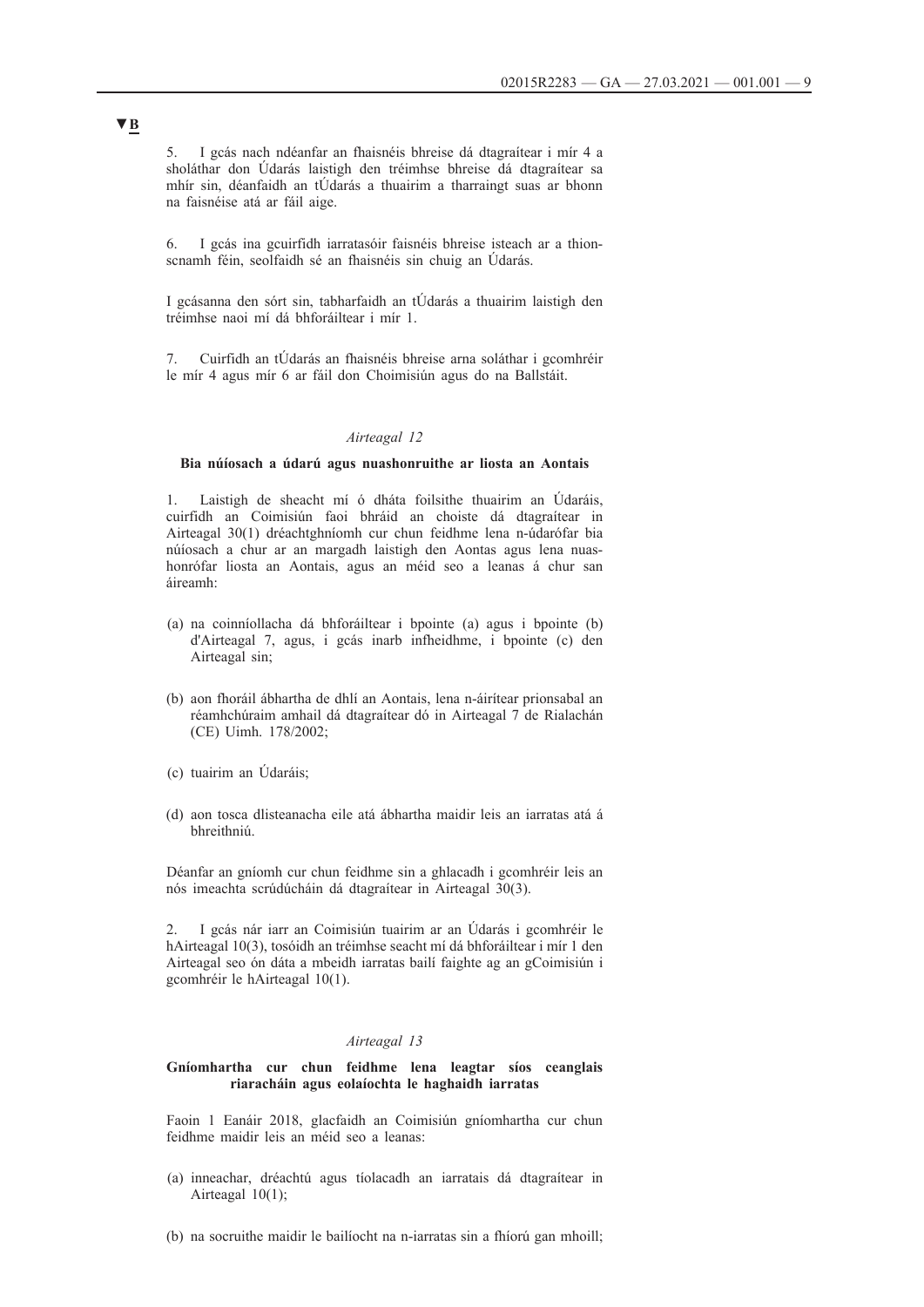(c) an cineál faisnéise atá le háireamh i dtuairim an Údaráis dá dtagraítear in Airteagal 11.

Déanfar na gníomhartha cur chun feidhme sin a ghlacadh i gcomhréir leis an nós imeachta scrúdúcháin dá dtagraítear in Airteagal 30(3).

# *ROINN II*

## *Rialacha sonracha maidir le bianna traidisiúnta ó thríú tíortha*

## *Airteagal 14*

# **Fógra a thabhairt maidir le bia traidisiúnta ó thríú tír**

In ionad an nós imeachta dá dtagraítear in Airteagal 10 a leanúint, féadfaidh iarratasóir, a bhfuil sé de rún aige bia traidisiúnta ó thríú tír a chur ar an margadh laistigh den Aontas, a roghnú fógra faoin rún intinne sin a chur faoi bhráid an Choimisiúin.

Beidh an fhaisnéis seo a leanas san fhógra:

- (a) ainm agus seoladh an iarratasóra;
- (b) ainm an bhia thraidisiúnta agus tuairisc air;
- (c) comhdhéanamh mionsonraithe an bhia thraidisiúnta;
- (d) tír thionscnaimh nó tíortha tionscnaimh an bhia thraidisiúnta;
- (e) sonraí doiciméadaithe lena léirítear stair úsáid shábháilte an bhia i dtríú tír;
- (f) moladh maidir leis na coinníollacha úsáide beartaithe agus maidir le ceanglais lipéadaithe shonracha nach gcuirfidh an tomhaltóir ar míthreoir, nó bonn cirt infhíoraithe don chúis nach bhfuil gá leis na heilimintí sin.

# *Airteagal 15*

**An nós imeachta maidir le fógra a thabhairt i dtaobh bia traidisiúnta ó thríú tír a chur ar an margadh laistigh den Aontas**

1. Cuirfidh an Coimisiún an fógra bailí dá bhforáiltear in Airteagal 14 ar aghaidh gan mhoill, agus tráth nach déanaí ná aon mhí amháin i ndiaidh an bhailíocht a fhíorú, chuig na Ballstáit agus chuig an Údarás.

### **▼M1**

2. Laistigh de 4 mhí ón dáta a gcuirfidh an Coimisiún fógra bailí ar aghaidh i gcomhréir le mír 1 den Airteagal seo, féadfaidh Ballstát nó an tÚdarás agóidí cuí-réasúnaithe i dtaobh sábháilteachta a chur faoi bhráid an Choimisiúin maidir leis an mbia traidisiúnta lena mbaineann a chur ar an margadh laistigh den Aontas. I gcás ina dtíolacfaidh an tÚdarás agóidí cuí-réasúnaithe, poibleoidh sé, gan mhoill, an fógra, de bhun Airteagal 23, a mbeidh feidhm aige *mutatis mutandis*.

# **▼B**

3. Déanfaidh an Coimisiún an t-iarratasóir a chur ar an eolas i dtaobh aon agóid shábháilteachta chuí-réasúnaithe a luaithe a dhéantar an agóid sin a chur faoina bhráid. Déanfar na Ballstáit, an tÚdarás agus an tiarratasóir a chur ar an eolas maidir le toradh an nós imeachta dá dtagraítear i mír 2.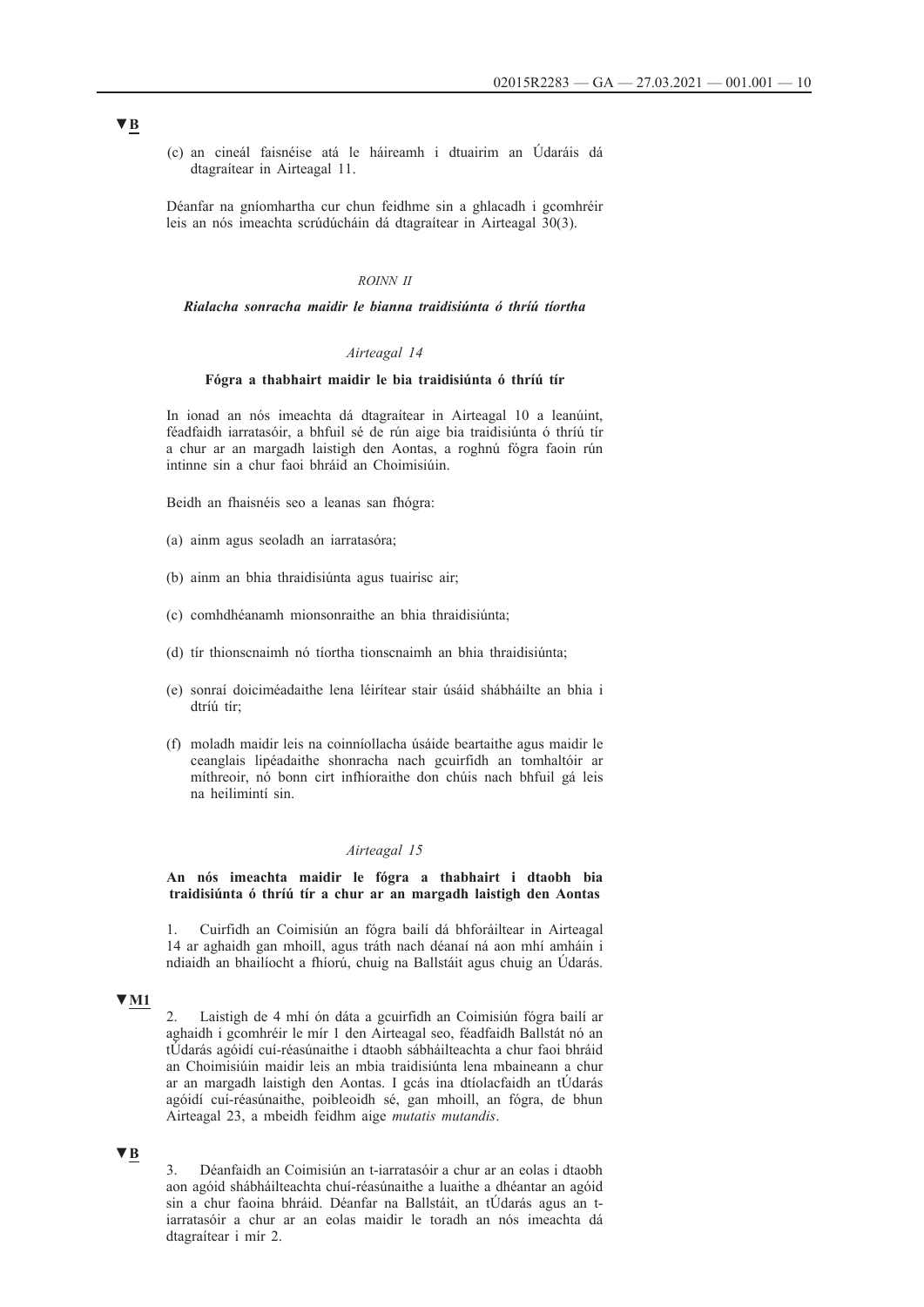4. I gcás nach ndéantar aon agóidí cuí-réasúnaithe i dtaobh sábháilteachta a chur faoi bhráid an Choimisiúin i gcomhréir le mír 2 laistigh den teorainn ama a leagtar síos sa mhír sin, údaróidh an Coimisiún an bia traidisiúnta lena mbaineann a chur ar an margadh laistigh den Aontas agus nuashonróidh sé liosta an Aontais gan mhoill.

Ar an mbia traidisiúnta a iontráil i liosta an Aontais, sonrófar gur bia traidisiúnta ó thríú tír atá i gceist.

I gcás inarb infheidhme, sonrófar coinníollacha úsáide áirithe, ceanglais lipéadaithe shonracha nó ceanglais faireacháin iarmhargaidh.

5. I gcás inar cuireadh agóidí cuí-réasúnaithe i dtaobh sábháilteachta faoi bhráid an Choimisiúin i gcomhréir le mír 2, ní údaróidh an Coimisiún an bia traidisiúnta lena mbaineann a chur ar an margadh laistigh den Aontas ná ní nuashonróidh sé liosta an Aontais.

Sa chás sin, féadfaidh an t-iarratasóir iarratas a chur faoi bhráid an Choimisiúin i gcomhréir le hAirteagal 16.

# *Airteagal 16*

### **Iarratas maidir le bia traidisiúnta ó thríú tír a údarú**

I gcás nach ndéanann an Coimisiún, ag gníomhú dó i gcomhréir le hAirteagal 15(5), bia traidisiúnta lena mbaineann a chur ar an margadh laistigh den Aontas a údarú agus liosta an Aontais a uasdátú, féadfaidh an t-iarratasóir iarratas a thíolacadh, de bhreis ar an bhfaisnéis a bheidh soláthraithe cheana i gcomhréir le hAirteagal 14, sonraí doiciméadaithe i ndáil leis na hagóidí cuí-réasúnaithe i dtaobh sábháilteachta arna gcur isteach i gcomhréir le hAirteagal 15(2). **►M1** Déanfar an t-iarratas a thíolacadh i gcomhréir le formáidí caighdeánacha sonraí, i gcás inarb ann dóibh de bhun Airteagal 39f de Rialachán (CE) Uimh. 178/2002. ◄

Cuirfidh an Coimisiún, gan mhoill, an t-iarratas bailí ar aghaidh chuig an Údarás agus cuirfidh sé ar fáil do Bhallstáit é. **►M1** Poibleoidh an tÚdarás an t-iarratas, an fhaisnéis ábhartha tacaíochta agus aon fhaisnéis fhorlíontach arna soláthar ag an iarratasóir i gcomhréir le hAirteagal 23. ◄

# *Airteagal 17*

### **Tuairim an Údaráis maidir le bia traidisiúnta ó thríú tír**

1. Glacfaidh an tÚdarás a thuairim laistigh de shé mhí ón dáta a fhaightear iarratas bailí.

2. Agus sábháilteacht bia thraidisiúnta ó thríú tír á meas aige, déanfaidh an tÚdarás na hábhair seo a leanas a bhreithniú:

- (a) an bhfuil sonraí iontaofa arna gcur isteach ag an iarratasóir i gcomhréir le hAirteagal 14 agus le hAirteagal 16 ag tacú le stair úsáid shábháilte an bhia i dtríú tír;
- (b) an gcothaíonn comhdhéanamh an bhia agus coinníollacha a úsáide riosca sábháilteachta do shláinte an duine san Aontas;
- (c) i gcás ina mbeartaítear bia traidisiúnta ó thríú tír a chur in ionad bia eile, ar bia traidisiúnta é nach bhfuil an oiread sin de dhifríocht idir é agus an bia sin agus go mbeadh ghnáth-thomhaltas chun aimhleasa an tomhaltóra ó thaobh cothaitheachta de.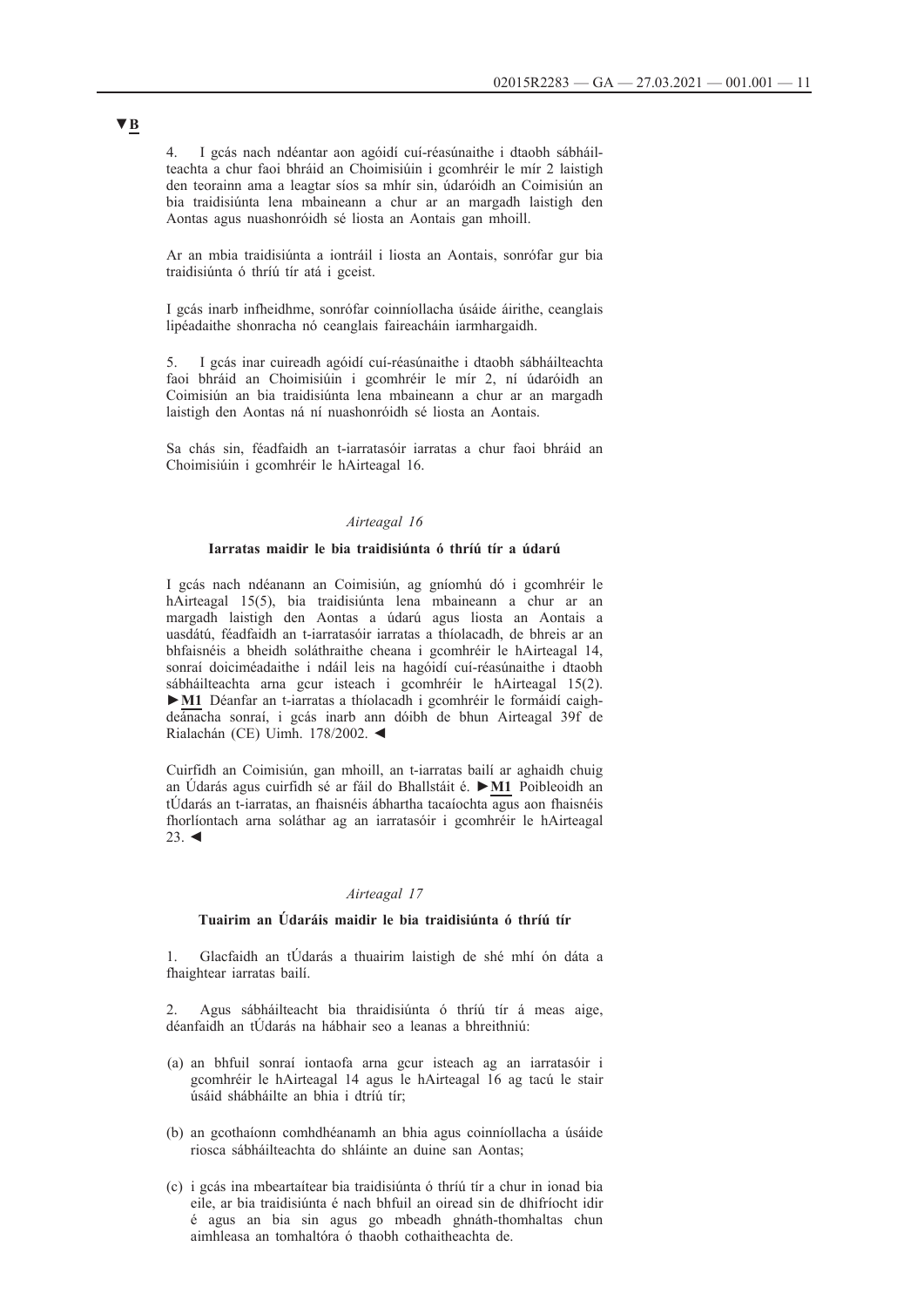3. Cuirfidh an tÚdarás a thuairim ar aghaidh chuig an gCoimisiún, chuig na Ballstáit agus chuig an iarratasóir.

4. I gcásanna a bhfuil bonn cirt cuí leo agus ina n-iarrfaidh an tÚdarás faisnéis bhreise ón iarratasóir, féadfar an tréimhse sé mhí dá bhforáiltear i mír 1 a fhadú.

Tar éis dul i gcomhairle leis an iarratasóir, sonróidh an tÚdarás tréimhse ina bhfuil an fhaisnéis bhreise sin le soláthar agus cuirfidh sé an Coimisiún ar an eolas maidir leis an méid sin.

Mura ndéanfaidh an Coimisiún agóid i gcoinne an fhadaithe laistigh d'ocht lá oibre tar éis don Údarás é a chur ar an eolas, déanfar an tréimhse sé mhí dá bhforáiltear i mír 1 a fhadú go huathoibríoch leis an tréimhse bhreise sin. Cuirfidh an Coimisiún na Ballstáit ar an eolas maidir leis an bhfadú sin.

5. I gcás nach ndéantar an fhaisnéis bhreise dá dtagraítear i mír 4 a sholáthar don Údarás laistigh den tréimhse bhreise dá dtagraítear sa mhír sin, déanfaidh an tÚdarás á thuairim a tharraingt suas ar bhonn na faisnéise atá ar fáil aige.

6. I gcás ina gcuirfidh iarratasóir faisnéis bhreise isteach ar a thionscnamh féin, seolfaidh sé chuig an Údarás é.

I gcásanna den sórt sin, tabharfaidh an tÚdarás a thuairim laistigh den tréimhse sé mhí dá bhforáiltear i mír 1.

7. Cuirfidh an tÚdarás an fhaisnéis bhreise arna soláthar i gcomhréir le mír 4 agus mír 6 ar fáil don Choimisiún agus do Bhallstáit.

## *Airteagal 18*

### **Bia traidisiúnta ó thríú tír a údarú agus nuashonruithe ar liosta an Aontais**

1. Laistigh de thrí mhí ó dháta foilsithe thuairim an Údaráis, cuirfidh an Coimisiún faoi bhráid an choiste dá dtagraítear in Airteagal 30(1) dréachtghníomh cur chun feidhme lena n-údarófar an bia traidisiúnta ó thríú tír a chur ar an margadh laistigh den Aontas agus lena nuashonrófar liosta an Aontais, agus an méid seo a leanas á chur san áireamh:

- (a) na coinníollacha dá bhforáiltear i bpointe (a) agus i bpointe (b) d'Airteagal 7, agus, i gcás inarb infheidhme, i bpointe (c) den Airteagal sin;
- (b) aon fhoráil ábhartha de dhlí an Aontais, lena n-áirítear prionsabal an réamhchúraim amhail dá dtagraítear dó in Airteagal 7 de Rialachán (CE) Uimh. 178/2002;
- (c) tuairim an Údaráis;
- (d) aon tosca dlisteanacha eile atá ábhartha maidir leis an iarratas atá á bhreithniú.

Déanfar an gníomh cur chun feidhme sin a ghlacadh i gcomhréir leis an nós imeachta scrúdúcháin dá dtagraítear in Airteagal 30(3).

2. De mhaolú ar mhír 1, féadfaidh an Coimisiún an nós imeachta um údarú a fhoirceannadh aon tráth agus cinneadh a dhéanamh gan dul ar aghaidh le nuashonrú, i gcás ina measann sé nach bhfuil bonn cirt leis an nuashonrú sin.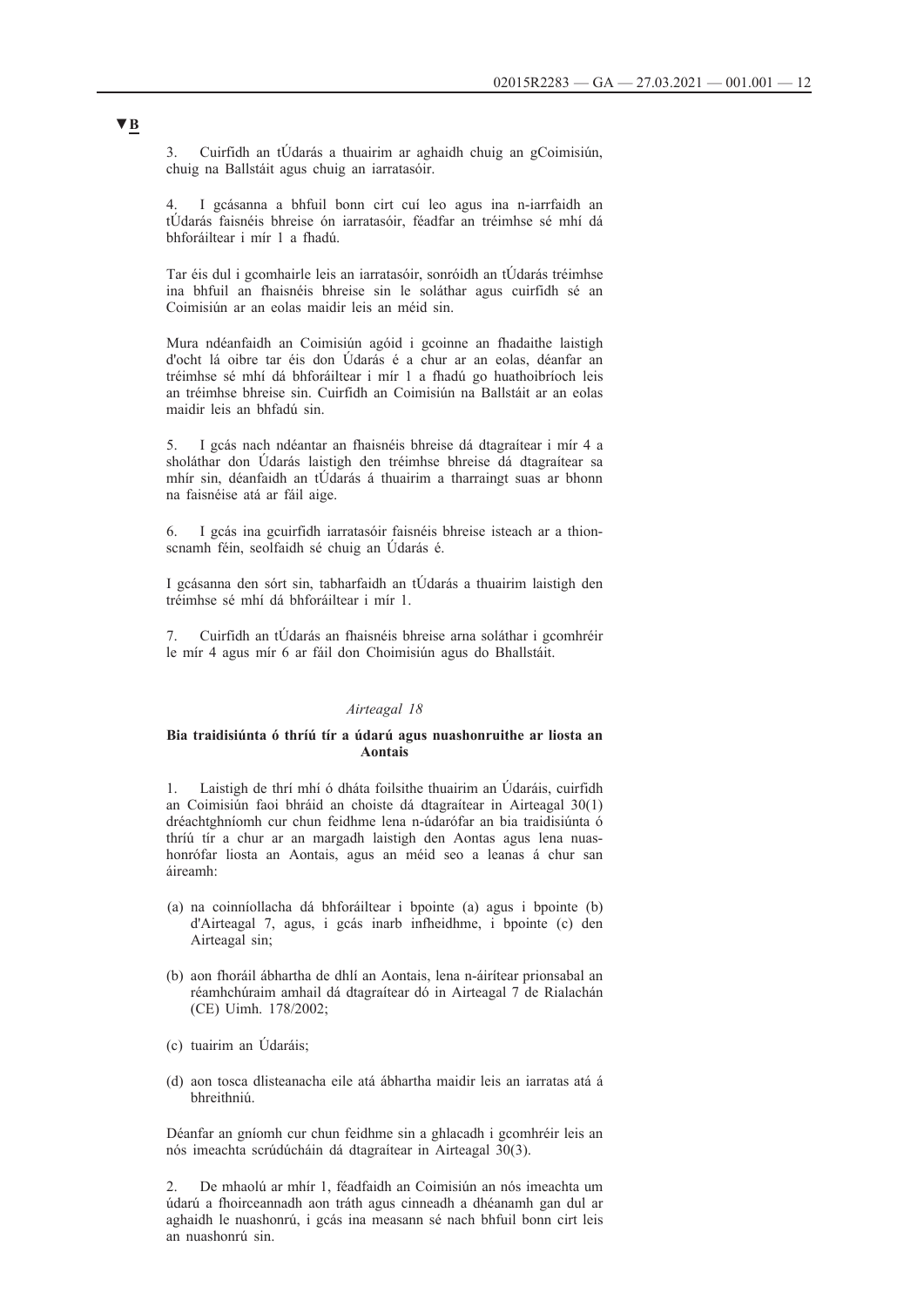I gcás den sórt sin, i gcás inarb infheidhme, cuirfidh an Coimisiún tuairimí na mBallstát, tuairim an Údaráis agus aon tosca dlisteanacha eile is ábhartha maidir leis an nuashonrú atá á bhreithniú san áireamh.

Cuirfidh an Coimisiún an t-iarratasóir agus na Ballstáit uile ar an eolas go díreach maidir leis na cúiseanna a mheasann sé nach bhfuil bonn cirt leis an nuashonrú.

3. Féadfaidh an t-iarratasóir a iarratas dá dtagraítear in Airteagal 16 a tharraingt siar aon tráth, agus leis sin foirceannfar an nós imeachta.

### *Airteagal 19*

# **Nuashonruithe ar liosta an Aontais a mhéid a bhaineann le bianna traidisiúnta údaraithe ó thríú tíortha**

Tá feidhm ag Airteagal 10 go hAirteagal 13 maidir le bia traidisiúnta ó thríú tír a bhaint de liosta an Aontais nó maidir le sonraíochtaí, coinníollacha úsáide, ceanglais lipéadaithe shonracha bhreise nó ceanglais faireacháin iarmhargaidh a bhaineann le bia traidisiúnta ó thríú tír a áireamh ar liosta an Aontais a chur leis an liosta sin, a bhaint den liosta sin nó iad a athrú ar an liosta.

#### *Airteagal 20*

# **Gníomhartha cur chun feidhme lena leagtar síos ceanglais riaracháin agus eolaíochta maidir le bianna traidisiúnta ó thríú tíortha**

Faoin 1 Eanáir 2018, glacfaidh an Coimisiún gníomhartha cur chun feidhme maidir leis na nithe seo a leanas:

- (a) inneachar, dréachtú agus tíolacadh na bhfógraí dá dtagraítear in Airteagal 14 agus na hiarratais dá dtagraítear in Airteagal 16;
- (b) na socruithe maidir le bailíocht na bhfógraí agus na n-iarratas sin a fhíorú gan mhoill;
- (c) na socruithe chun faisnéis a mhalartú leis na Ballstáit agus leis an Údarás a mhéid a bhaineann le hagóidí cuí-réasúnaithe i dtaobh sábháilteachta a chur isteach, amhail dá dtagraítear in Airteagal  $15(2)$ :
- (d) an cineál faisnéise atá le cur ar áireamh i dtuairim an Údaráis dá dtagraítear in Airteagal 17.

Déanfar na gníomhartha cur chun feidhme sin a ghlacadh i gcomhréir leis an nós imeachta scrúdúcháin dá dtagraítear in Airteagal 30(3).

# CAIBIDIL IV

# **RIALACHA NÓS IMEACHTA BREISE AGUS CEANGLAIS EILE**

#### *Airteagal 21*

# **Faisnéis bhreise maidir le bainistiú riosca**

1. I gcás ina n-iarrfaidh an Coimisiún faisnéis bhreise ar iarratasóir maidir le hábhair a bhaineann le bainistiú riosca, cinnfidh sé, in éineacht leis an iarratasóir, an tréimhse ina bhfuil an fhaisnéis sin le soláthar.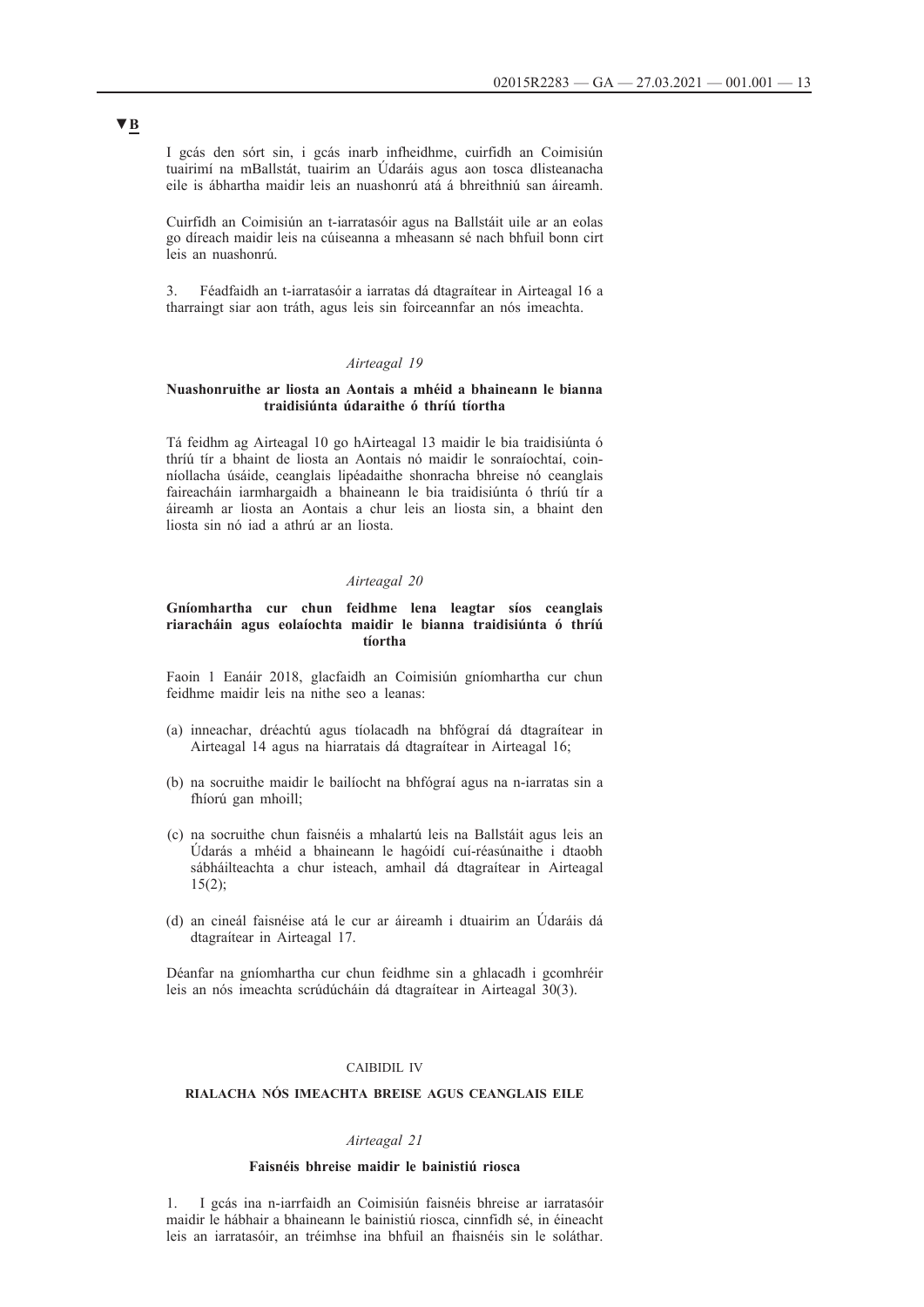I gcásanna den sórt sin, féadfar an tréimhse dá bhforáiltear in Airteagal 12(1) nó (2) nó in Airteagal 18(1) a fhadú dá réir. Cuirfidh an Coimisiún na Ballstáit ar an eolas maidir leis an bhfadú sin agus cuirfidh sé an fhaisnéis bhreise ar fáil do Bhallstáit a luaithe a bheidh sí faighte aige.

2. I gcás nach bhfaighfear an fhaisnéis bhreise dá dtagraítear i mír 1 laistigh den tréimhse bhreise dá dtagraítear sa mhír sin, gníomhóidh an Coimisiún ar bhonn na faisnéise a bheidh ar fáil aige.

### *Airteagal 22*

#### **Tréimhsí ama a fhadú ar bhonn ad hoc**

In imthosca eisceachtúla, féadfaidh an Coimisiún na tréimhsí ama dá bhforáiltear in Airteagail 11(1), 12(1) nó (2), 17(1) agus 18(1) a fhadú ar a thionscnamh féin nó, i gcás inarb infheidhme, arna iarraidh sin don Údarás, i gcás ina mbeidh bonn cirt le fadú iomchuí de bharr chineál an ábhair i dtrácht.

Cuirfidh an Coimisiún an t-iarratasóir agus na Ballstáit ar an eolas maidir leis an bhfadú agus tabharfaidh sé na cúiseanna atá leis.

# **▼M1**

#### *Airteagal 23*

#### **Trédhearcacht agus rúndacht**

1. I gcás ina n-iarrfaidh an Coimisiún tuairim an Údaráis i gcomhréir le hAirteagal 10(3) agus Airteagal 16 den Rialachán seo, déanfaidh an tÚdarás an t iarratas ar údarú, faisnéis ábhartha tacaíochta agus aon fhaisnéis fhorlíontach arna soláthar ag an iarratasóir a phoibliú chomh maith lena thuairimí eolaíocha, i gcomhréir le hAirteagal 38 go hAirteagal 39e de Rialachán (CE) Uimh. 178/2002 agus leis an Airteagal seo.

2. Agus an t-iarratas taiscthe, féadfaidh an t-iarratasóir iarraidh a thíolacadh, lena mbeidh cosaint infhíoraithe ag gabháil, go gcaithfear faoi rún le codanna áirithe den fhaisnéis a tíolacadh faoin Rialachán seo.

3. I gcás ina n-iarrfaidh an Coimisiún tuairim an Údaráis i gcomhréir le hAirteagal 10(3) agus Airteagal 16 den Rialachán seo, déanfaidh an tÚdarás an iarraidh ar rúndacht arna tíolacadh ag an iarratasóir a mheasúnú i gcomhréir le hAirteagal 39 go hAirteagal 39e de Rialachán (CE) Uimh. 178/2002.

4. De bhreis ar na míreanna faisnéise dá dtagraítear in Airteagal 39(2) de Rialachán (CE) Uimh. 178/2002 agus de bhun Airteagal 39(3) den Rialachán sin, féadfaidh an tÚdarás caitheamh i modh rúin leis na míreanna faisnéise seo a leanas a cheadú freisin, i gcás inar thaispeáin an t-iarrthóir go bhféadfadh nochtadh na faisnéise sin dochar nár bheag a dhéanamh dá leasanna: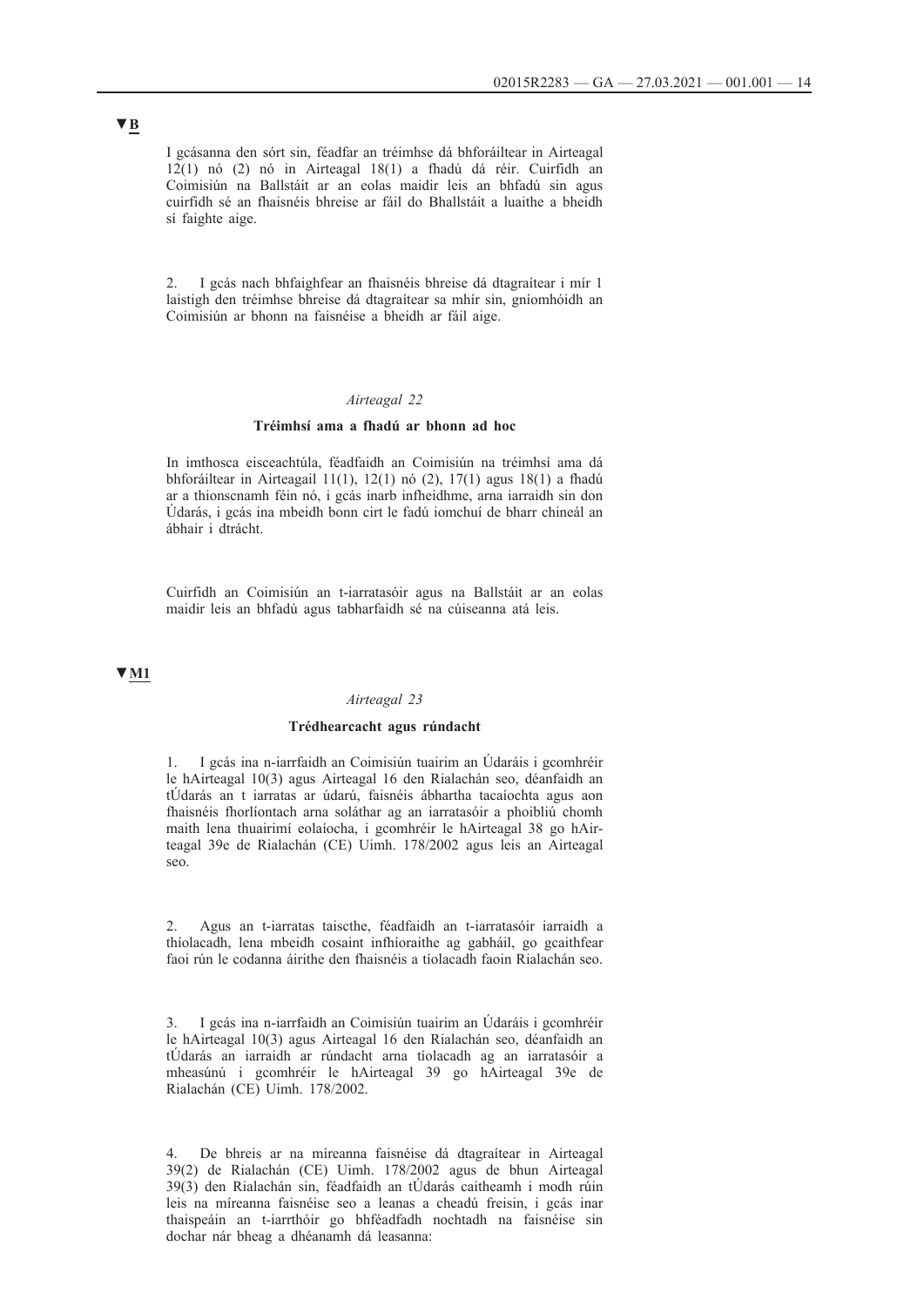- (a) i gcás inarb infheidhme, aon fhaisnéis arna soláthar i dtuairiscí mionsonraithe ar bhunsubstaintí agus bunullmhóidí agus ar an gcaoi a n úsáidtear iad sin chun an bia núíosach is ábhar don údarú a mhonarú, agus aon fhaisnéis mhionsonraithe ar chineál agus comhdhéanamh na mbianna sonracha nó na gcatagóirí sonracha bia ina bhfuil sé beartaithe ag an iarratasóir an bia núíosach sin a úsáid, ach amháin faisnéis atá ábhartha do mheasúnú sábháilteachta;
- (b) i gcás inarb infheidhme, faisnéis anailíseach mhionsonraithe ar athraitheacht agus cobhsaíocht bhaisceanna táirgthe aonair, ach amháin faisnéis atá ábhartha do mheasúnú sábháilteachta.

5. I gcás nach n-iarrfaidh an Coimisiún tuairim an Údaráis de bhun Airteagal 10 agus Airteagal 16 den Rialachán seo, déanfaidh an Coimisiún an iarraidh ar rúndacht arna tíolacadh ag an iarratasóir a mheas. Beidh feidhm le hAirteagail 39, 39a agus 39d de Rialachán (CE) Uimh. 178/2002 agus de mhír 4 den Airteagal seo *mutatis mutandis*.

6. Ní dochar an tAirteagal seo d'Airteagal 41 de Rialachán (CE) Uimh. 178/2002.

# **▼B**

# *Airteagal 24*

## **Ceanglais faireacháin iarmhargaidh**

Féadfaidh an Coimisiún, ar chúiseanna sábháilteachta bia agus tar éis dó tuairim an Údaráis a chur san áireamh, ceanglais faireacháin iarmhargaidh a fhorchur. Féadfar a áireamh sna ceanglais sin, ar bhonn cás ar chás, go ndéanfar na hoibreoirí gnó bia ábhartha a shainaithint.

#### *Airteagal 25*

#### **Ceanglais maidir le faisnéis bhreise**

Aon oibreoir gnó bia ar bith a bhfuil bia núíosach curtha ar an margadh aige, déanfaidh sé an Coimisiún a chur ar an eolas láithreach i dtaobh faisnéis ar bith a fhaigheann sé amach fúithi maidir leis an méid seo a leanas:

- (a) aon fhaisnéis eolaíoch nua nó aon fhaisnéis theicniúil nua a bhféadfadh tionchar a bheith aici ar an measúnú ar shábháilteacht úsáid an bhia núíosaigh;
- (b) aon toirmeasc nó srian a fhorchuireann tríú tír ina gcuirtear an bia núíosach ar an margadh.

## Cuirfidh an Coimisiún an fhaisnéis sin ar fáil do na Ballstáit.

# **▼M1**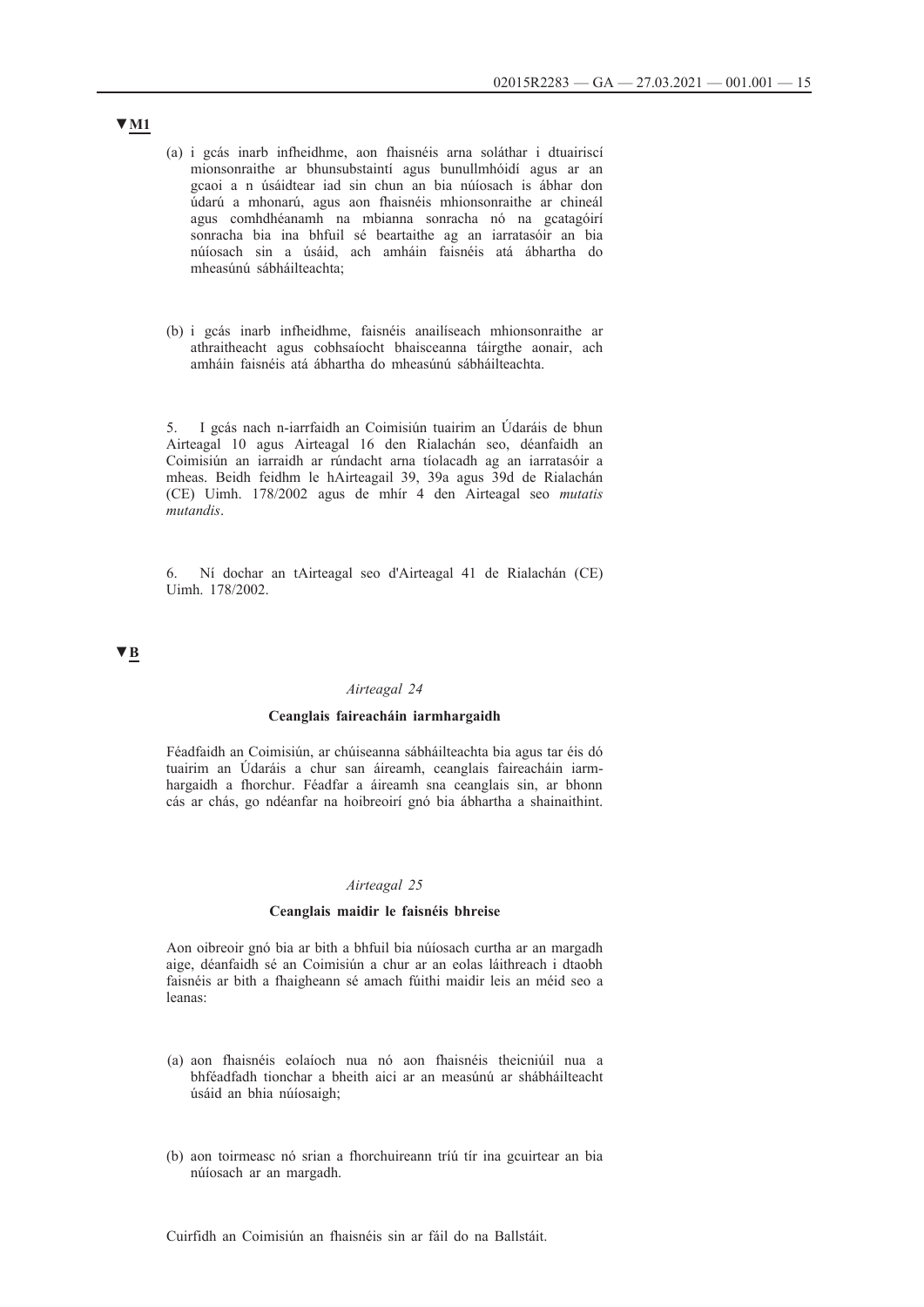## CAIBIDIL V

# **COSAINT SONRAÍ**

#### *Airteagal 26*

#### **An nós imeachta um údarú i gcás cosaint sonraí**

1. Arna iarraidh sin don iarratasóir, agus i gcás ina mbeidh tacaíocht aige ó fhaisnéis iomchuí agus infhíoraithe a bheidh ar áireamh san iarratas dá bhforáiltear in Airteagal 10(1), ní dhéanfar, gan comhaontú an iarratasóra thosaigh, fianaise eolaíoch nuafhorbartha ná sonraí eolaíocha lena dtacaítear leis an iarratas a úsáid chun tairbhe iarratais ina dhiaidh sin i rith tréimhse cúig bliana ón dáta a dhéanfar an bia núíosach a údarú.

2. Déanfaidh an Coimisiún an chosaint sonraí a dheonú faoi Airteagal 27(1) i gcás ina gcomhlíonfar na coinníollacha seo a leanas:

- (a) gur ainmnigh an t-iarratasóir tosaigh an fhianaise eolaíoch nuafhorbartha nó na sonraí eolaíocha mar shonraí dílseánaigh an tráth a rinneadh an chéad iarratas;
- (b) go raibh ceart eisiach tagartha ag an iarratasóir tosaigh ar an bhfianaise eolaíoch dhílseánaigh nó ar na sonraí eolaíocha dílseánaigh tráth a rinneadh an chéad iarratas; agus
- (c) nach bhféadfadh an tÚdarás an bia núíosach a mheas agus a údarú gan an t-iarratasóir tosaigh an fhianaise eolaíoch dhílseánaigh nó na sonraí eolaíocha dílseánaigh a chur isteach.

Féadfaidh an t-iarratasóir tosaigh, áfach, a chomhaontú le hiarratasóir ina dhiaidh sin go bhféadfar an fhianaise eolaíoch agus na sonraí eolaíocha sin a úsáid.

3. Ní bheidh feidhm ag mír 1 agus ag mír 2 maidir le fógraí agus iarratais i dtaobh bianna traidisiúnta ó thríú tíortha a chur ar an margadh laistigh den Aontas.

### *Airteagal 27*

## **Bia núíosach a údarú agus a áireamh i liosta an Aontais bunaithe ar fhianaise eolaíoch dhílseánaigh nó ar shonraí eolaíocha dílseánaigh atá faoi chosaint**

1. I gcás ina ndéanfar bia núíosach a údarú agus a áireamh i liosta an Aontais de bhun Airteagal 10 go hAirteagal 12 bunaithe ar fhianaise eolaíoch dhílseánaigh nó ar shonraí eolaíocha dílseánaigh a bhfuil cosaint sonraí deonaithe dóibh de réir amhail dá bhforáiltear in Airteagal 26(1), déanfar, sa bhreis ar an bhfaisnéis dá dtagraítear in Airteagal 9(3), an méid seo a leanas a léiriú san iontráil don bhia núíosach sin i liosta an Aontais:

- (a) an dáta ar áiríodh an bia núíosach i liosta an Aontais;
- (b) an fíoras go bhfuil an t-áireamh sin bunaithe ar fhianaise eolaíoch dhílseánaigh agus sonraí eolaíocha dílseánaigh atá faoi chosaint i gcomhréir le hAirteagal 26;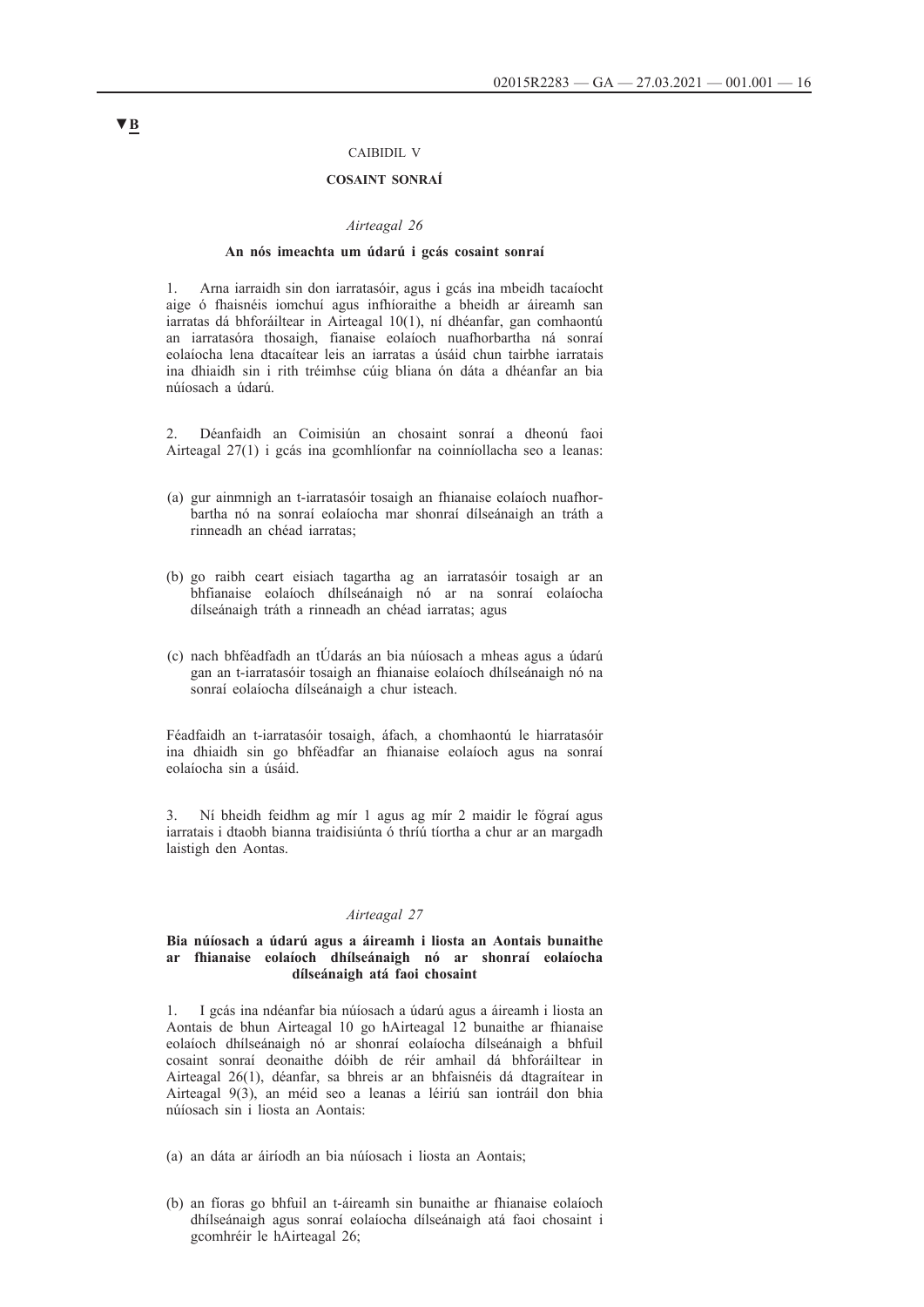- (c) ainm agus seoladh an iarratasóra;
- (d) an fíoras gurb é an t-iarratasóir atá sonraithe i bpointe (c) den mhír seo, agus an t-iarratasóir sin amháin, atá údaraithe chun an bia núíosach a chur ar an margadh laistigh den Aontas le linn na tréimhse cosanta sonraí, ach amháin má fhaigheann iarratasóir ina dhiaidh sin údarú i dtaobh an bhia núíosaigh gan tagairt don fhianaise eolaíoch dhílseánaigh nó do na sonraí eolaíochta dílseánaigh arna gcosaint i gcomhréir le hAirteagal 26 roimhe sin nó le comhaontú ón iarratasóir tosaigh;
- (e) dáta deiridh na cosanta sonraí dá bhforáiltear in Airteagal 26.

2. Fianaise eolaíoch nó sonraí eolaíocha atá faoi chosaint i gcomhréir le hAirteagal 26 nó dá bhfuil an tréimhse chosanta faoin Airteagal sin dulta in éag, ní dhéanfar cosaint athnuaite a dheonú dóibh.

### *Airteagal 28*

### **An nós imeachta um údarú i gcás iarratas comhthráthach ar údarú i dtaobh éileamh sláinte**

1. An nós imeachta um údarú le haghaidh bia núíosach a mbeidh tús curtha leis i ndiaidh iarratais, déanfaidh an Coimisiún, arna iarraidh sin don iarratasóir, é a bhac i gcás ina mbeidh curtha isteach ag an iarratasóir:

- (a) iarraidh ar chosaint sonraí i gcomhréir le hAirteagal 26; agus
- (b) iarratas ar údarú i dtaobh éileamh sláinte maidir leis an mbia núíosach céanna i gcomhréir le hAirteagal 15 nó Airteagal 18 de Rialachán (CE) Uimh. 1924/2006, in éineacht le hiarraidh ar chosaint sonraí i gcomhréir le hAirteagal 21 den Rialachán sin.

Beidh an bac ar an nós imeachta um údarú gan dochar don mheasúnú ar an mbia ag an Údarás i gcomhréir le hAirteagal 11.

2. Déanfaidh an Coimisiún dáta feidhme an bhaic a chur in iúl don iarratasóir.

3. An t-achar a bheidh an nós imeachta um údarú faoi bhac, cuirfear stop le háireamh na tréimhse ama chun críocha na teorann ama a leagtar síos in Airteagal 12(1).

4. Athchromfar ar an nós imeachta um údarú nuair a bheidh tuairim an Údaráis i dtaobh an éilimh sláinte, de bhun Rialachán (CE) Uimh. 1924/2006, faighte ag an gCoimisiún.

Déanfaidh an Coimisiún an dáta a n-athchromfar ar an nós imeachta um údarú a chur in iúl don iarratasóir. Ón dáta a n-athchromfar ar an nós imeachta, leanfar an athuair le háireamh na tréimhse ama ón tús chun críocha na teorann ama a leagtar síos in Airteagal 12(1) den Rialachán seo.

5. Sna cásanna dá dtagraítear i mír 1 den Airteagal seo, ar cásanna iad ina mbeidh cosaint sonraí deonaithe i gcomhréir le hAirteagal 21 de Rialachán (CE) Uimh. 1924/2006, ní rachaidh tréimhse na cosanta sonraí a dheonófar i gcomhréir le hAirteagal 26 den Rialachán seo thar tréimhse na cosanta sonraí a bheidh deonaithe i gcomhréir le hAirteagal 21 de Rialachán (CE) Uimh. 1924/2006.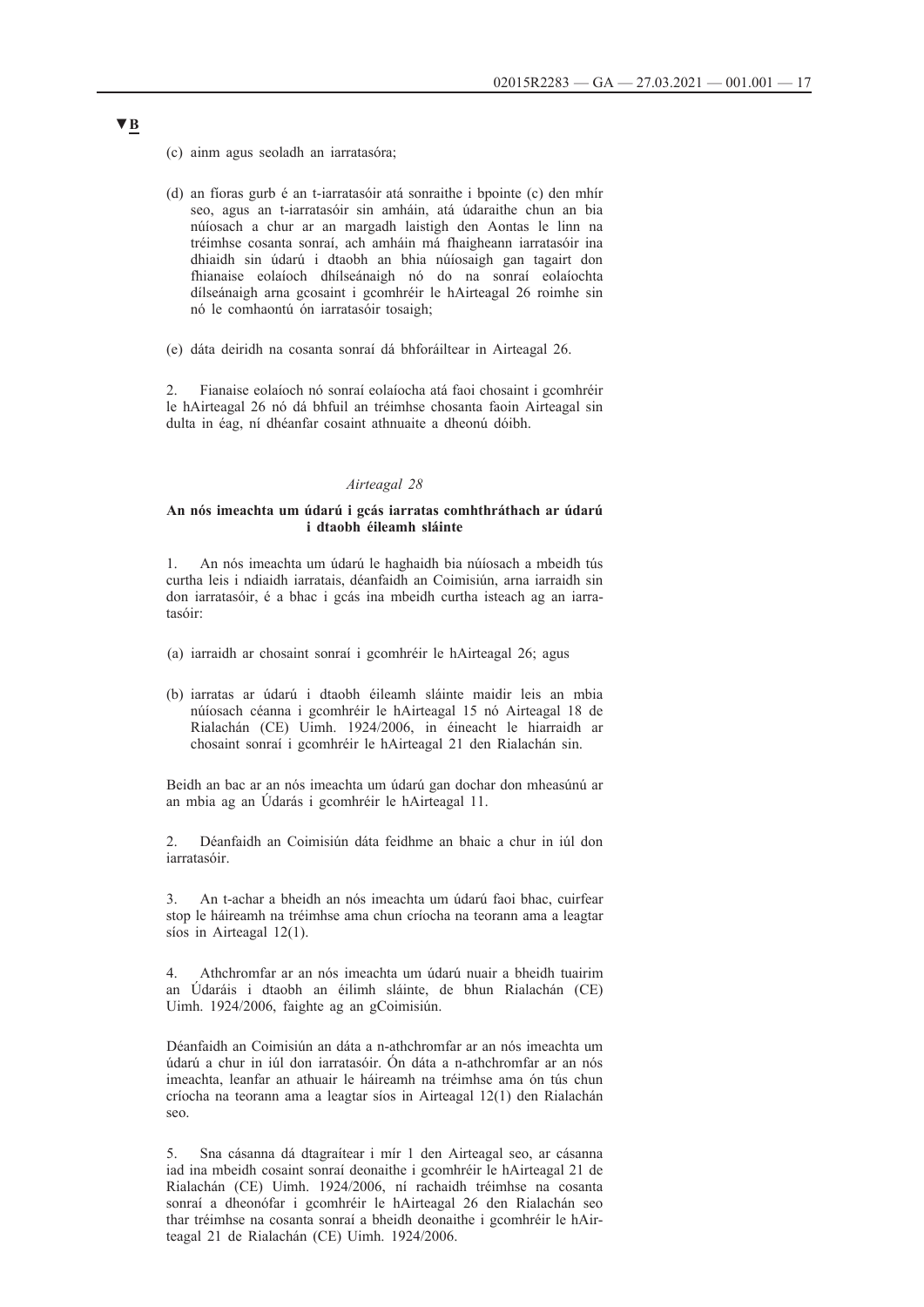6. Féadfaidh an t-iarratasóir an iarraidh ar bhac ar an nós imeachta um údarú, arna cur isteach i gcomhréir le mír 1, a tharraingt siar tráth ar bith. Sa chás sin, athchromfar ar an nós imeachta um údarú agus ní bheidh feidhm ag mír 5.

# CAIBIDIL VI

# **PIONÓIS AGUS FORÁLACHA GINEARÁLTA**

### *Airteagal 29*

### **Pionóis**

Leagfaidh na Ballstáit síos na rialacha maidir leis na pionóis is infheidhme maidir le sáruithe ar fhorálacha an Rialacháin seo agus glacfaidh siad na bearta uile is gá chun a áirithiú go gcuirfear chun feidhme iad. Beidh na pionóis dá bhforáiltear éifeachtach, comhréireach agus athchomhairleach. Tabharfaidh na Ballstáit fógra faoi na forálacha sin don Choimisiún faoin 1 Eanáir 2018 agus déanfaidh siad fógra a thabhairt gan mhoill don Choimisiún i dtaobh aon leasú ina dhiaidh sin a dhéanfadh difear dóibh.

# *Airteagal 30*

### **Nós imeachta coiste**

1. Tabharfaidh an Buanchoiste um Plandaí, Ainmhithe, Bia agus Beatha arna bhunú le hAirteagal 58(1) de Rialachán (CE) Uimh. 178/2002 cúnamh don Choimisiún. Beidh an coiste sin ina choiste de réir bhrí Rialachán (AE) Uimh. 182/2011 ó Pharlaimint na hEorpa agus ón gComhairle (1).

2. I gcás ina ndéantar tagairt don mhír seo, beidh feidhm ag Airteagal 4 de Rialachán (AE) Uimh. 182/2011.

I gcás ina mbeidh tuairim an choiste le fáil trí nós imeachta i scríbhinn, déanfar an nós imeachta sin a fhoirceannadh gan toradh más rud é, laistigh den teorainn ama chun an tuairim sin a thabhairt, go gcinneann cathaoirleach an choiste amhlaidh nó go n-iarrann tromlach simplí de chomhaltaí an choiste é.

3. I gcás ina ndéantar tagairt don mhír seo, beidh feidhm ag Airteagal 5 de Rialachán (AE) Uimh. 182/2011.

I gcás ina mbeidh tuairim an choiste le fáil trí nós imeachta i scríbhinn, déanfar an nós imeachta sin a fhoirceannadh gan toradh más rud é, laistigh den teorainn ama chun an tuairim sin a thabhairt, go gcinneann cathaoirleach an choiste amhlaidh nó go n-iarrann tromlach simplí de chomhaltaí an choiste é.

I gcás nach dtugann an coiste aon tuairim, ní ghlacfaidh an Coimisiún an dréachtghníomh cur chun feidhme agus beidh feidhm ag an tríú fomhír d'Airteagal 5(4) de Rialachán (AE) Uimh. 182/2011.

# *Airteagal 31*

### **Gníomhartha tarmligthe**

Chun cuspóirí an Rialacháin seo a ghnóthú, tabharfar de chumhacht don Choimisiún, trí bhíthin gníomhartha tarmligthe arna nglacadh i gcomhréir le hAirteagal 32, an sainmhíniú ar nana-ábhair a ndearnadh innealtóireacht orthu dá dtagraítear i bpointe (f) d'Airteagal 3(2) a choigeartú agus a oiriúnú don dul chun cinn teicniúil agus eolaíoch nó do na sainmhínithe a bheidh comhaontaithe ar an leibhéal idirnáisiúnta.

<sup>(1)</sup> Rialachán (AE) Uimh. 182/2011 ó Pharlaimint na hEorpa agus ón gComhairle an 16 Feabhra 2011 lena leagtar síos na rialacha agus na prionsabail ghinearálta a bhaineann leis na sásraí maidir le rialú ag na Ballstáit ar fheidhmiú cumhachtaí cur chun feidhme ag an gCoimisiún (IO L 55, 28.2.2011, lch. 13).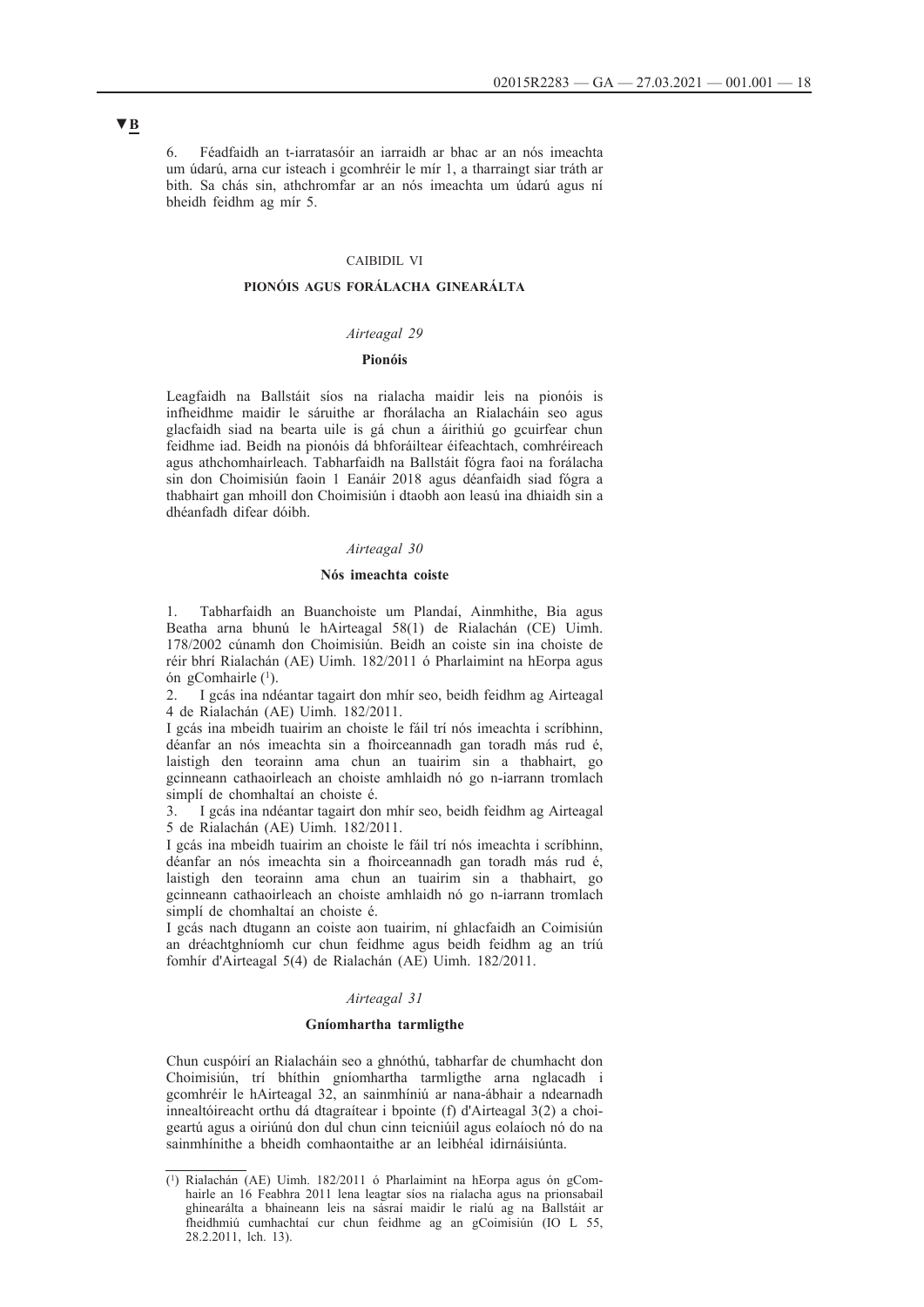## *Airteagal 32*

### **An tarmligean a fheidhmiú**

1. Is faoi réir na gcoinníollacha a leagtar síos san Airteagal seo a thugtar an chumhacht don Choimisiún gníomhartha tarmligthe a ghlacadh.

2. Tá sé tábhachtach go háirithe go leanfadh an Coimisiún a ghnáthchleachtas agus go rachadh sé i mbun comhairliúchán le saineolaithe, lena n-áirítear saineolaithe Ballstát, sula ndéanfaidh sé na gníomhartha tarmligthe sin a ghlacadh.

3. Déanfar an chumhacht chun gníomhartha tarmligthe a ghlacadh dá dtagraítear in Airteagal 31 a thabhairt don Choimisiún go ceann tréimhse cúig bliana amhail ón 31 Nollaig 2015. Déanfaidh an Coimisiún, tráth nach déanaí ná naoi mí roimh dheireadh na tréimhse cúig bliana, tuarascáil a tharraingt suas maidir le tarmligean na cumhachta. Déanfar tarmligean na cumhachta a fhadú go hintuigthe go ceann tréimhsí comhfhaid, mura rud é go gcuireann Parlaimint na hEorpa nó an Chomhairle in aghaidh an fhadaithe sin tráth nach déanaí ná trí mhí roimh dheireadh gach tréimhse.

4. Féadfaidh Parlaimint na hEorpa nó an Chomhairle tarmligean na cumhachta dá dtagraítear in Airteagal 31 a chúlghairm aon tráth. Déanfaidh cinneadh chun cúlghairm a dhéanamh deireadh a chur le tarmligean na cumhachta atá sonraithe sa chinneadh sin. Beidh éifeacht aige ón lá tar éis fhoilsiú an chinnidh in *Iris Oifigiúil an Aontais Eorpaigh* nó ar dháta níos déanaí a shonrófar ann. Ní dhéanfaidh sé difear do bhailíocht aon ghníomhartha tarmligthe atá i bhfeidhm cheana féin.

5. A luaithe a ghlacfaidh sé gníomh tarmligthe, tabharfaidh an Coimisiún fógra do Pharlaimint na hEorpa agus don Chomhairle ina leith an tráth céanna.

6. Ní thiocfaidh gníomh tarmligthe a ghlactar de bhun Airteagal 31 i bhfeidhm ach amháin mura mbeidh aon agóid curtha in iúl ag Parlaimint na hEorpa nó ag an gComhairle laistigh de thréimhse dhá mhí tar éis fógra faoin ngníomh sin a thabhairt do Pharlaimint na hEorpa agus don Chomhairle nó más rud é, roimh dheireadh na tréimhse sin, go mbeidh Parlaimint na hEorpa agus an Chomhairle araon tar éis a chur in iúl don Choimisiún nach ndéanfaidh siad aon agóid. Déanfar an tréimhse sin a fhadú dhá mhí ar thionscnamh Pharlaimint na hEorpa nó na Comhairle.

#### CAIBIDIL VII

### **BEARTA IDIRTHRÉIMHSEACHA AGUS CRÍOCHNAITHEACHA**

## *Airteagal 33*

# **Leasuithe ar Rialachán (AE) Uimh. 1169/2011**

Leasaítear Rialachán (AE) Uimh. 1169/2011 mar a leanas:

(1) In Airteagal 2(1), cuirtear isteach an pointe seo a leanas:

"(h) an sainmhíniú ar 'nana-ábhair a bhfuil innealtóireacht déanta orthu' faoi mar a bhunaítear i bpointe (f) d'Airteagal 3(2) de Rialachán (AE) 2015/2283 ó Pharlaimint na hEorpa agus ón gComhairle (\*).

<sup>(\*)</sup> Rialachán (AE) 2015/2283 ó Pharlaimint na hEorpa agus ón gComhairle an 25 Samhain 2015 maidir le bianna núíosacha, lena leasaítear Rialachán (AE) Uimh. 1169/2011ó Pharlaimint na hEorpa agus ón gComhairle, agus lena n-aisghairtear Rialachán (CE) Uimh. 258/97 ó Pharlaimint na hEorpa agus ón gComhairle agus Rialachán (CE) Uimh. 1852/2001 ón gCoimisiún (IO L 327, 11.12.2015, lch. 1).".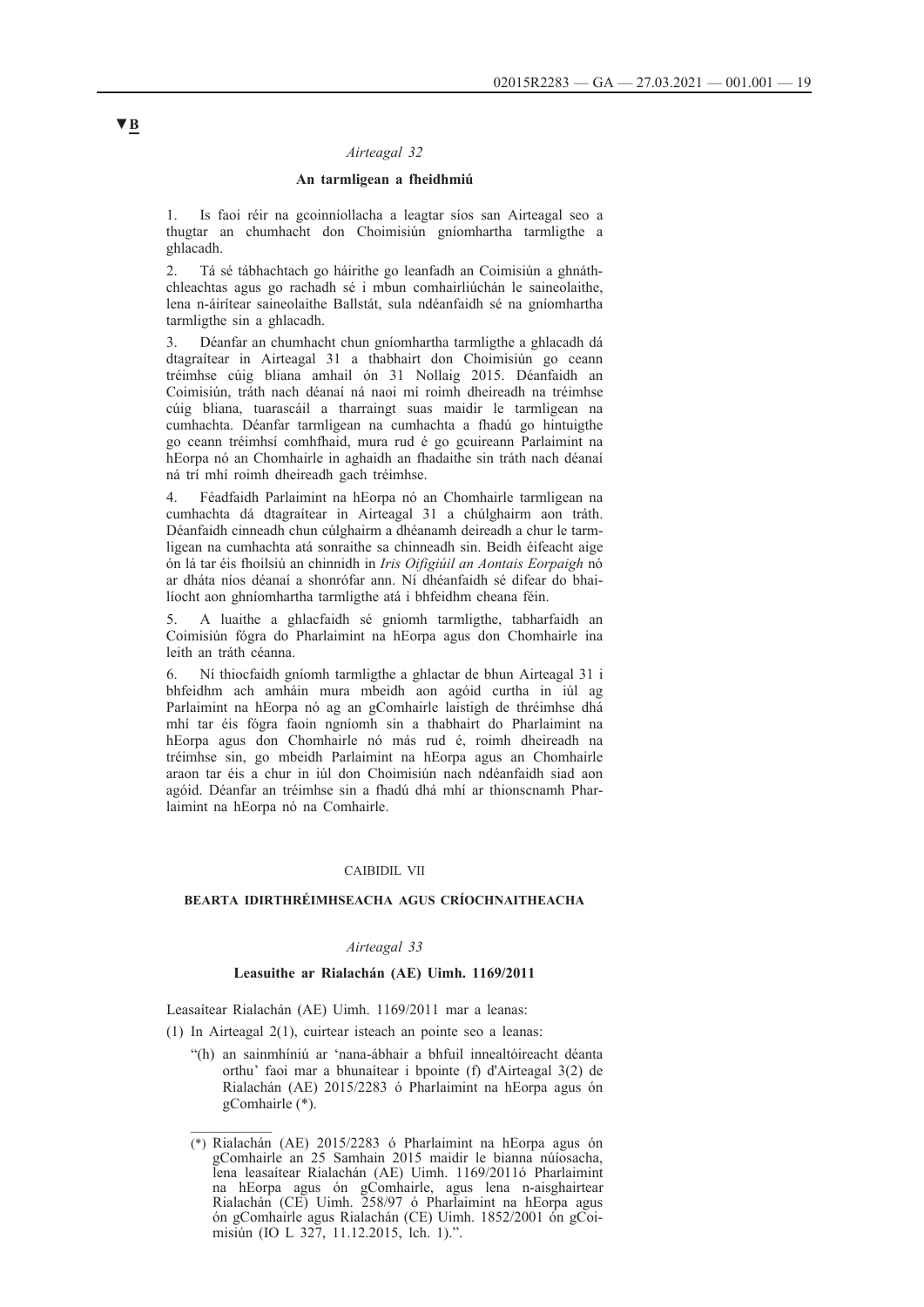(2) Scriostar pointe (t) d'Airteagal 2(2).

Déanfar tagairtí do phointe (t) d'Airteagal 2(2) de Rialachán (AE) Uimh. 1169/2011 arna scriosadh a fhorléiriú mar thagairtí do phointe (f) d'Airteagal 3(2) den Rialachán seo.

(3) In Airteagal 18, scriostar mír 5.

## *Airteagal 34*

# **Aisghairm**

Déantar leis seo Rialachán (CE) Uimh. 258/97 agus Rialachán (CE) Uimh. 1852/2001 a aisghairm ón 1 Eanáir 2018. Déanfar tagairtí do Rialachán (CE) Uimh. 258/97 a fhorléiriú mar thagairtí don Rialachán seo

#### *Airteagal 35*

## **Bearta idirthréimhseacha**

1. Maidir le haon iarraidh chun bia núíosach a chur ar an margadh laistigh den Aontas, ar iarraidh í a cuireadh faoi bhráid Ballstáit i gcomhréir le hAirteagal 4 de Rialachán (CE) Uimh. 258/97 agus nach mbeidh an cinneadh críochnaitheach déanta ina leith roimh an 1 Eanáir 2018, déileálfar léi mar iarratas faoin Rialachán seo.

Ní dhéanfaidh an Coimisiún Airteagal 11 den Rialachán seo a chur i bhfeidhm i gcás ina mbeidh measúnú riosca soláthraithe cheana féin ag Ballstát ar bhonn Rialachán (CE) Uimh. 258/97 agus nach mbeidh aon agóid réasúnaithe i leith an mheasúnaithe ardaithe ag aon Bhallstát eile.

2. Bianna nach dtagann faoi raon feidhme Rialachán (CE) Uimh. 258/97 a chuirfear ar an margadh go dleathach faoin 1 Eanáir 2018 agus a thagann faoi raon feidhme an Rialacháin seo, féadfar leanúint dá gcur ar an margadh go dtí go mbeidh cinneadh déanta i gcomhréir le hAirteagal 10 go hAirteagal 12 nó le hAirteagal 14 go hAirteagal 19 den Rialachán seo tar éis iarratas ar údarú bia núíosaigh nó fógra maidir le bia traidisiúnta ó thríú tír a bheith curtha isteach faoin dáta a bheidh sonraithe sna rialacha cur chun feidhme arna nglacadh i gcomhréir le hAirteagal 13 nó le hAirteagal 20 den Rialachán seo faoi seach, ach tráth nach déanaí ná an 2 Eanáir 2020.

3. Féadfaidh an Coimisiún, trí bhíthin gníomhartha cur chun feidhme, bearta a ghlacadh i dtaca leis na ceanglais dá dtagraítear in Airteagal 13 agus in Airteagal 20, ar bearta iad atá riachtanach chun mír 1 agus mír 2 den Airteagal seo a chur i bhfeidhm. Déanfar na gníomhartha cur chun feidhme sin a ghlacadh i gcomhréir leis an nós imeachta scrúdúcháin dá dtagraítear in Airteagal 30(3).

### *Airteagal 36*

### **Teacht i bhfeidhm**

Tiocfaidh an Rialachán seo i bhfeidhm an fichiú lá tar éis lá a fhoilsithe in *Iris Oifigiúil an Aontais Eorpaigh*.

Beidh feidhm aige amhail ón 1 Eanáir 2018, seachas le haghaidh na bhforálacha seo a leanas:

- (a) Beidh feidhm ag Airteagal 4(4), Airteagail 8, 13 agus 20, Airteagal 23(8), Airteagal 30 agus Airteagal 35(3) amhail ón 31 Nollaig 2015;
- (b) Beidh feidhm ag Airteagal 4(2) agus (3) amhail ó dháta chur i bhfeidhm na ngníomhartha cur chun feidhme dá dtagraítear in Airteagal 4(4);